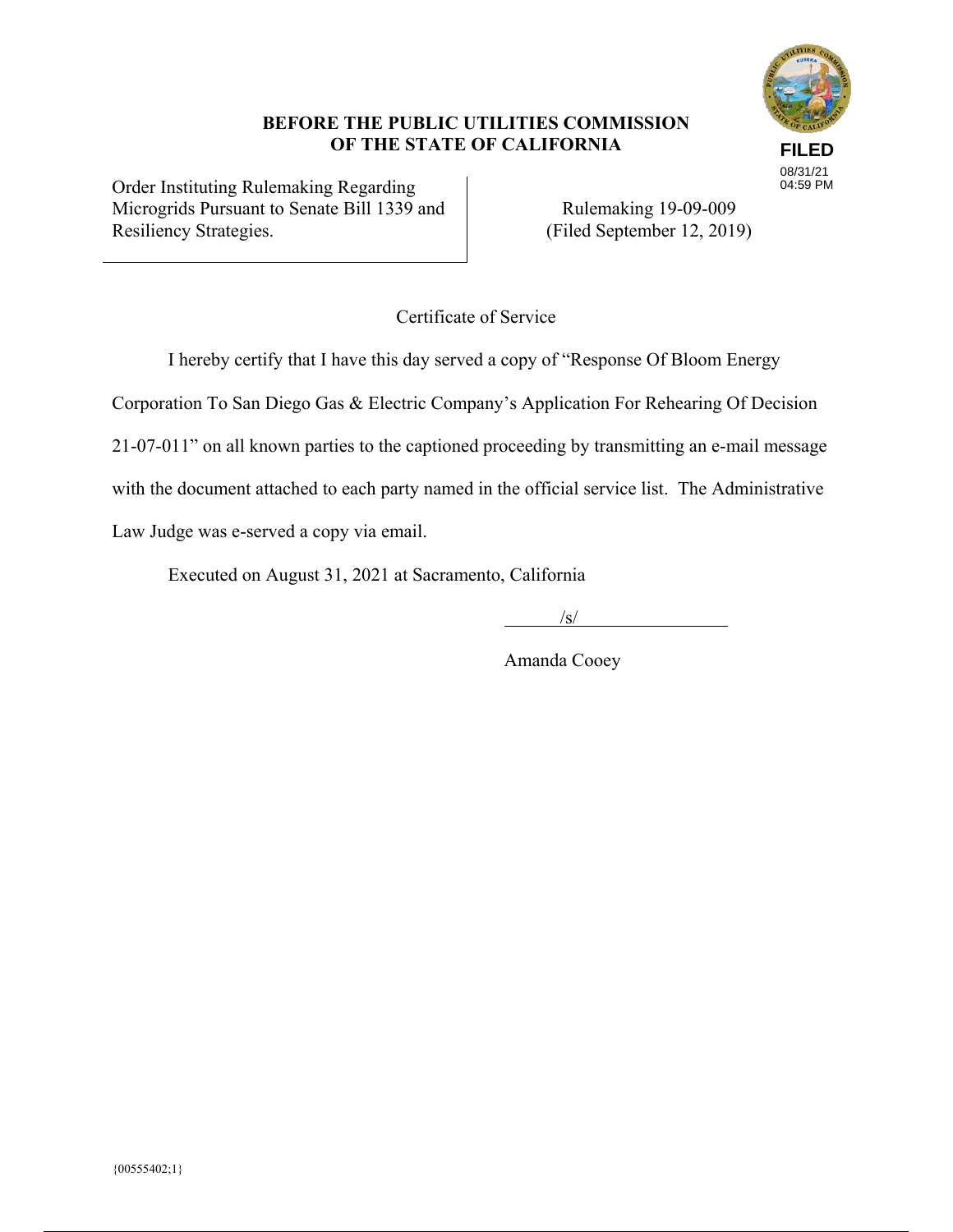

CPUC Home

## **CALIFORNIA PUBLIC UTILITIES COMMISSION Service Lists**

**PROCEEDING: R1909009 - CPUC - OIR REGARDING FILER: CPUC LIST NAME: LIST LAST CHANGED: AUGUST 31, 2021** 

**Download the Comma-delimited File About Comma-delimited Files**

**Back to Service Lists Index**

## **Parties**

JEANNE B. ARMSTRONG JENNIFER CHAMBERLIN SR REGULATORY ATTORNEY CPOWER SOLAR ENERGY INDUSTRIES ASSOCIATION EMAIL ONLY EMAIL ONLY EMAIL ONLY, CA 00000 SACRAMENTO, CA 00000 FOR: CPOWER FOR: SOLAR ENERGY INDUSTRIES ASSOCIATION (SEIA)

MICHAEL EINHORN TED WILEY ATTORNEY COO CPUC - LEGAL DIV FORM ENERGY, INC. EMAIL ONLY 444 SOMERVILLE AVE. FOR: PUBLIC ADVOCATES OFFICE FOR: FORM ENERGY, INC.

DAVID GIORDANO PAUL FUKUMOTO GOVERNMENT RELATIONS<br>DOOSAN FUEL CELL AMERICA, INC. 3 GREAT PASTURE ROAD DOOSAN FUEL CELL AMERICA, INC. 195 GOVERNOR'S HIGHWAY DANBURY, CT 06810

SOMERVILLE, MA 02143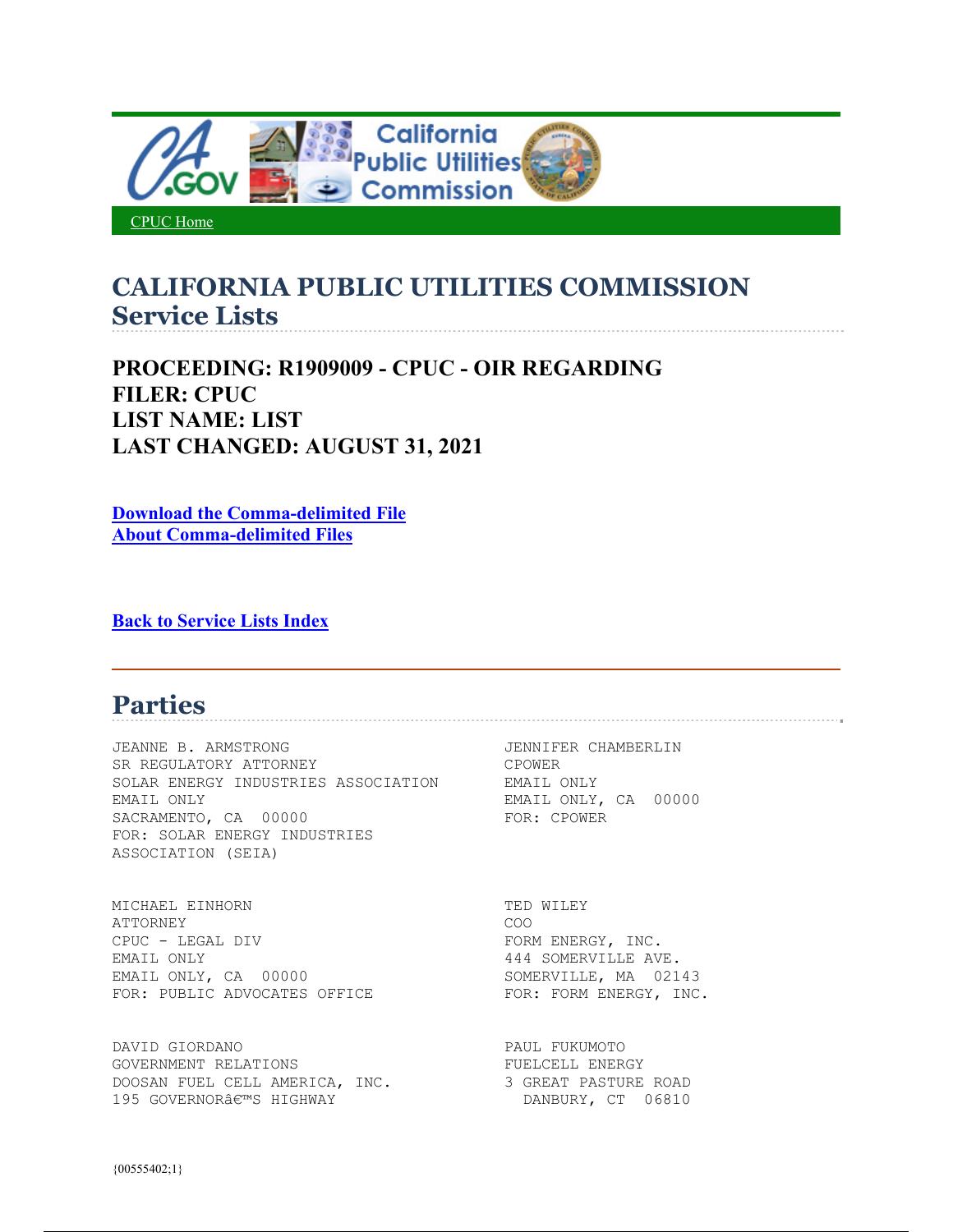SOUTH WINDSOR, CT 06074 FOR: FUELCELL ENERGY, INC. FOR: DOOSAN FUEL CELL AMERICA, INC.

C. BAIRD BROWN KATHERINE HAMILTON ATTORNEY EXE. DIR. 230 S. BROAD STREET, 17TH FL. 1701 RHODE ISLAND AVE., NW PHILADELPHIA, PA 19102 WASHINGTON, DC 20036 FOR: MICROGRID RESOURCES COALITION FOR: ADVANCED ENERGY MANAGEMENT ALLIANCE

ALLEN SCHAEFFER SHARMILA RAVULA EXE. DIR EMERGE ALLIANCE DIESEL TECHNOLOGY FORUM, INC. 225 REINEKERS LANE, STE. 680 5291 CORPORATE DRIVE, STE. 102 ALEXANDRIA, VA 22314 FREDERICK, MD 21703 FOR: EMERGE ALLIANCE FOR: DIESEL TECHNOLOGY FORUM, INC. (DTF)

PAULO ALBUQUERQUE **LES GULIASI** POWERSECURE, INC. THE STREET, STE. 101 3535 COLONNADE PARKWAY HOUSTON, TX 77003 FOR: POWERSECURE INC.

SAMANTHA REIFER **In the SEAMANTHA REIFER** SAMANTHA SAME OF THE SAMANTH DIR - SPECIAL PROJECTS GENERAL MGR 201 MILWAUKEE ST., STE 200 ONE ARIZONA CENTER FOR: SCALE MICROGRID SOLUTIONS FOR: SCALE PHOENIX, AZ 85004

CORPORATION

C.C. SONG SHAWANE LEE DIR - REGULATORY DIR - REGULATORY **ATTORNEY** 555 WEST 5TH STREET 555 WEST 5TH ST., GT14E7 LOS ANGELES, CA 90013 LOS ANGELES, CA 90013 COMPANY

MINH S. LE **ANNA VALDBERG** GENERAL MGR. - ENERGY & ENVIRONMENTAL DIR - MANAGING ATTORNEY COUNTY OF LOS ANGELES SOUTHERN CALIFORNIA EDISON COMPANY 1100 NORTH EASTERN AVE. 2244 WALNUT GROVE AVE. / PO BOX 800 LOS ANGELES, CA 90063-3200 ROSEMEAD, CA 91770 FOR: COUNTY OF LOS ANGELES FOR: SOUTHERN CALIFORNIA EDISON COMPANY

ECO(N)LAW LLC ADVANCED ENERGY MANAGEMENT ALLIANCE

PRINCIPAL - BUS. DEVELOPMENT ENCHANTED ROCK HOLDINGS, LLC BIRMINGHAM, AL 35243 FOR: ENCHANTED ROCK HOLDIGNS, LLC

SCALE MICROGRID SOLUTIONS, INC. BRIGHT CANYON ENERGY CORPORATION DENVER, CO 80206 400 EAST VAN BUREN ST., STE 350 FOR: BRIGHT CANYON ENERGY

CLEAN POWER ALLIANCE SOUTHERN CALIFORNIA GAS COMPANY FOR: CLEAN POWER ALLIANCE FOR: SOUTHERN CALIFORNIA GAS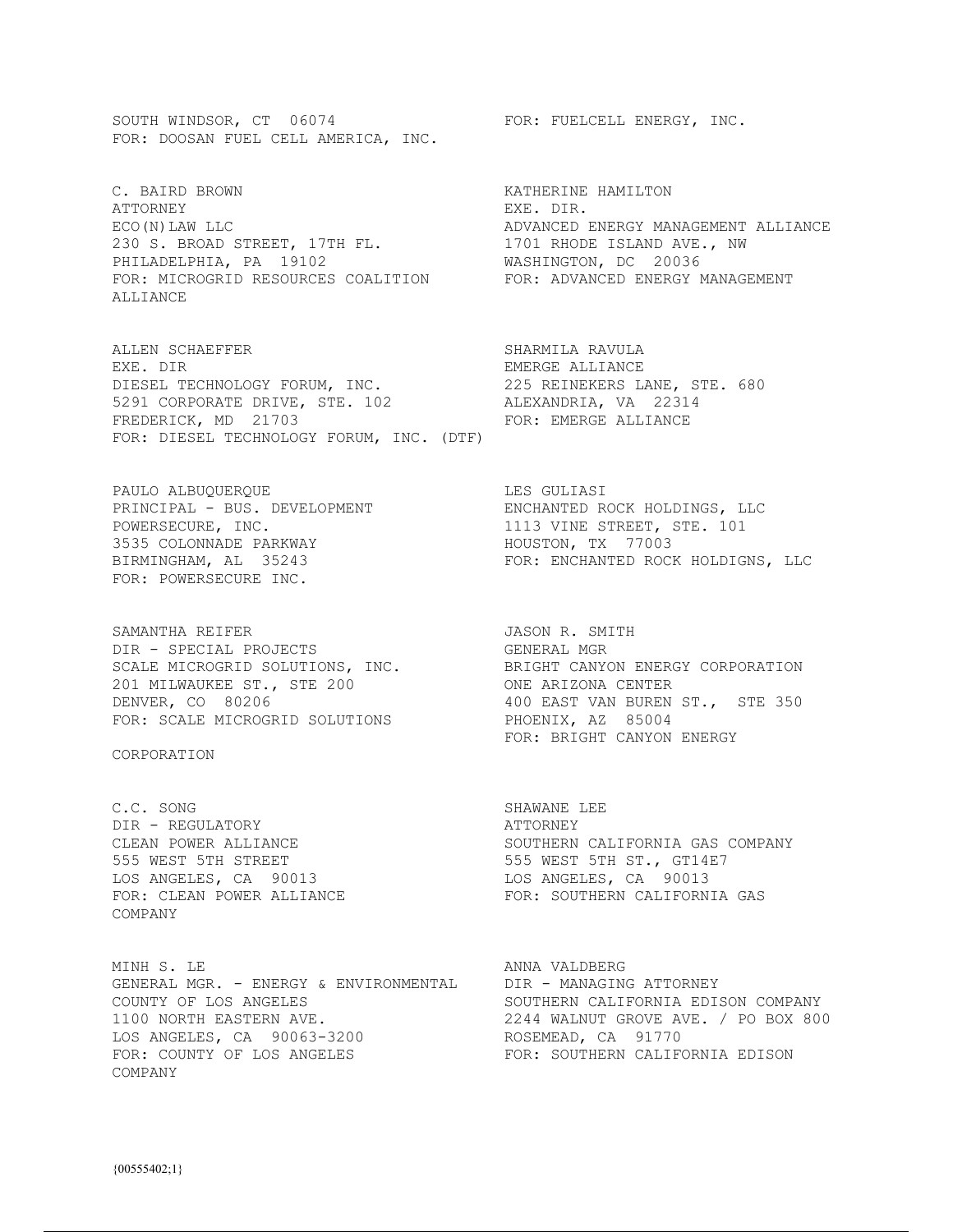JOSH GERBER TY TOSDAL FOUNDER / CEO ATTORNEY CONNECT CALIFORNIA LLC **TOSDAL** APC ENCINITAS, CA 92024 SOLANA BEACH, CA 92075

LEE BIDDLE SEPHRA NINOW, J. D. STAFF ATTORNEY **Example 20 ISSUES 2018** DIR - REGULATORY UTILITY CONSUMERS' ACTION NETWORK CENTER FOR SUSTAINABLE ENERGY 3405 KENYON ST., STE. 401 3980 SHERMAN ST., STE. 170 SAN DIEGO, CA 92110 SAN DIEGO, CA 92110 FOR: UTILITY CONSUEMRS' ACTION NETWORK FOR: CENTER FOR SUSTAINABLE ENERGY (UCAN)

JOHN W. LESLIE, ESQ. CLAY FABER ATTORNEY **DIR. CA & FEDERAL REGULATORY** DENTONS US LLP SAN DIEGO GAS & ELECTRIC COMPANY 4655 EXECUTIVE DRIVE, STE. 700 8330 CENTURY PARK COURT, CP32F SAN DIEGO, CA 92121 SAN DIEGO, CA 92123 FOR: SHELL ENERGY NORTH AMERICA (US), FOR: SAN DIEGO GAS & ELECTRIC COMPANY L.P.

CODY HOOVEN E. GREGORY BARNES DIR - SUSTAINABILITY DEPT ATTORNEY CITY OF SAN DIEGO SAN DIEGO GAS & ELECTRIC COMPANY 9601 RIDGEHAVEN COURT, STE.120, MS 1101B 8330 CENTURY PARK COURT, BLDG 3. CP32D SAN DIEGO, CA 92123 SAN DIEGO, CA 92123 FOR: CITY OF SAN DIEGO FOR: SAN DIEGO GAS & ELECTRIC COMPANY

PAUL DONAHUE CYNTHIA BONNER CHIEF TECHNOLOGY OFFICER **ATTORNEY** NEWORLD ENERGY, LLC.  $\overline{P}$  applied medical resources CORPORATION 729 SANTANA DR. 22872 AVENIDA EMPRESA

WILLIAM GARY **EMANUEL WAGNER** UNIVERSITY OF CALIFORNIA IRVINE DEPUTY DIR NATIONAL FUEL CELL RESEARCH CENTER CALIFORNIA HYDROGEN BUSINESS COUNCIL UNIVERSITY OF CALIFORNIA 18847 VIA SERENO IRVINE, CA 92697-3550 YORBA LINDA, CA 92866 FOR: NATIONAL FUEL CELL RESEARCH CENTER FOR: CALIFORNIA HYDROGEN BUSINESS

661 MELBA ROAD 777 S. COAST HIGHWAY 101, STE. 215 FOR: CONNECT CALIFORNIA LLC FOR: SOLANA ENERGY ALLIANCE

CORONA DEL MAR, CA 92625 RANCHO SANTA MARGARITA, CA 92688 FOR: NEWORLD ENERGY, LLC FOR: APPLIED MEDICAL RESOURCES CORPORATION

COUNCIL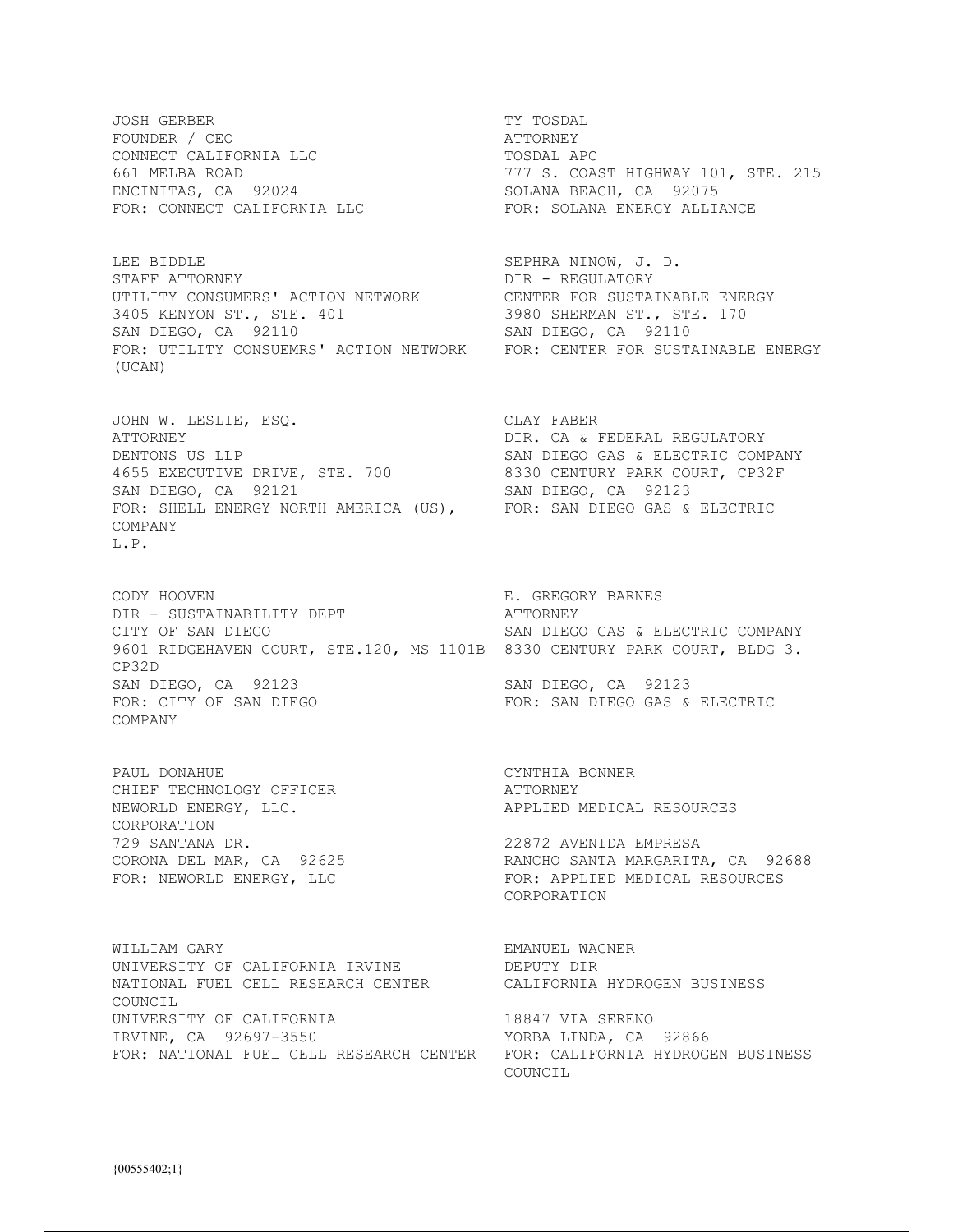BEN SCHWARTZ SALL SOM SOMETIK WELLS CLEAN COALITION 44933 FERN AVE. 1800 GARDEN STREET LANCASTER, CA 93534 FOR: CLEAN COALITION

ROBERT M. SHAW ADAM SIMPSON GENERAL COUNSEL **CHIEF PRODUCT OFFICER & CO-FOUNDER** MONTEREY BAY COMMUNITY POWER MAINSPRING ENERGY, INC. 70 GARDEN COURT, STE. 300 3601 HAVEN DRIVE MONTEREY, CA 93940 MENLO PARK, CA 94025 FOR: CENTRAL COAST COMMUNITY ENERGY FOR: MAINSPRING ENERGY, INC. (FORMERLY F/K/A MONTEREY BAY COMMUNITY POWER ETAGEN INC.) AUTHORITY

MARC MONBOUQUETTE DANIKA DESAI SR.MGR - REG & GOV'T AFFAIRS ASSOCIATE ATTORNEY 846 BRANSTEN ROAD **601 GATEWAY BLVD., STE. 1000** SAN CARLOS, CA 94070 SO. SAN FRANCISCO, CA 94080 FOR: ENEL X NORTH AMERICA, INC. FOR: COALITION OF CALIFORNIA UTILITY

HILARY STAVER **IMATTHEW FREEDMAN** MGR - REG. & LEGISLATIVE AFFAIRS ATTORNEY SILICON VALLEY CLEAN ENERGY THE UTILITY REFORM NETWORK 333 W. EL CAMINO REAL, STE. 290 785 MARKET STREET, 14TH FL. SUNNYVALE, CA 94087 SAN FRANCISCO, CA 94103 FOR: SILICON VALLEY CLEAN ENERGY FOR: TURN

JENNIFER L. WEBERSKI GRADY MATHAI-JACKSON LITIGATION SUPERVISOR GRADY ATTORNEY LITIGATION SUPERVISOR **ATTORNEY** SMALL BUSINESS UTILITY ADVOCATES PACIFIC GAS AND ELECTRIC COMPANY 548 MARKET STREET, SUITE 11200 77 BEALE STREET, B30A SAN FRANCISCO, CA 94104 SAN FRANCISCO, CA 94105 FOR: SMALL BUSINESS UTILITY ADVOCATES FOR: PACIFIC GAS AND ELECTRIC COMPANY

HEATHER CURLEE NORA SHERIFF WILSON, SONSINI, GOODRICH, AND ROSATI ATTORNEY ONE MARKET STREET, SUITE 1900 BUCHALTER, A PROFESSIONAL CORPORATION SAN FRANCISCO, CA 94105 55 SECOND STREET, STE 1700 FOR: CONCENTRIC POWER INC. SAN FRANCISCO, CA 94105

CONSUMERS

POLICY ASSOCIATE CALIFORNIA CHOICE ENERGY AUTHORITY SANTA BARBARA, CA 93101 FOR: LANCASTER CHOICE ENERGY

ENEL X NORTH AMERICA, INC. ADAMS BROADWELL JOSEPH & CARDOZO

EMPLOYEES

FOR: CALIFORNIA LARGE ENERGY

ASSOCIATION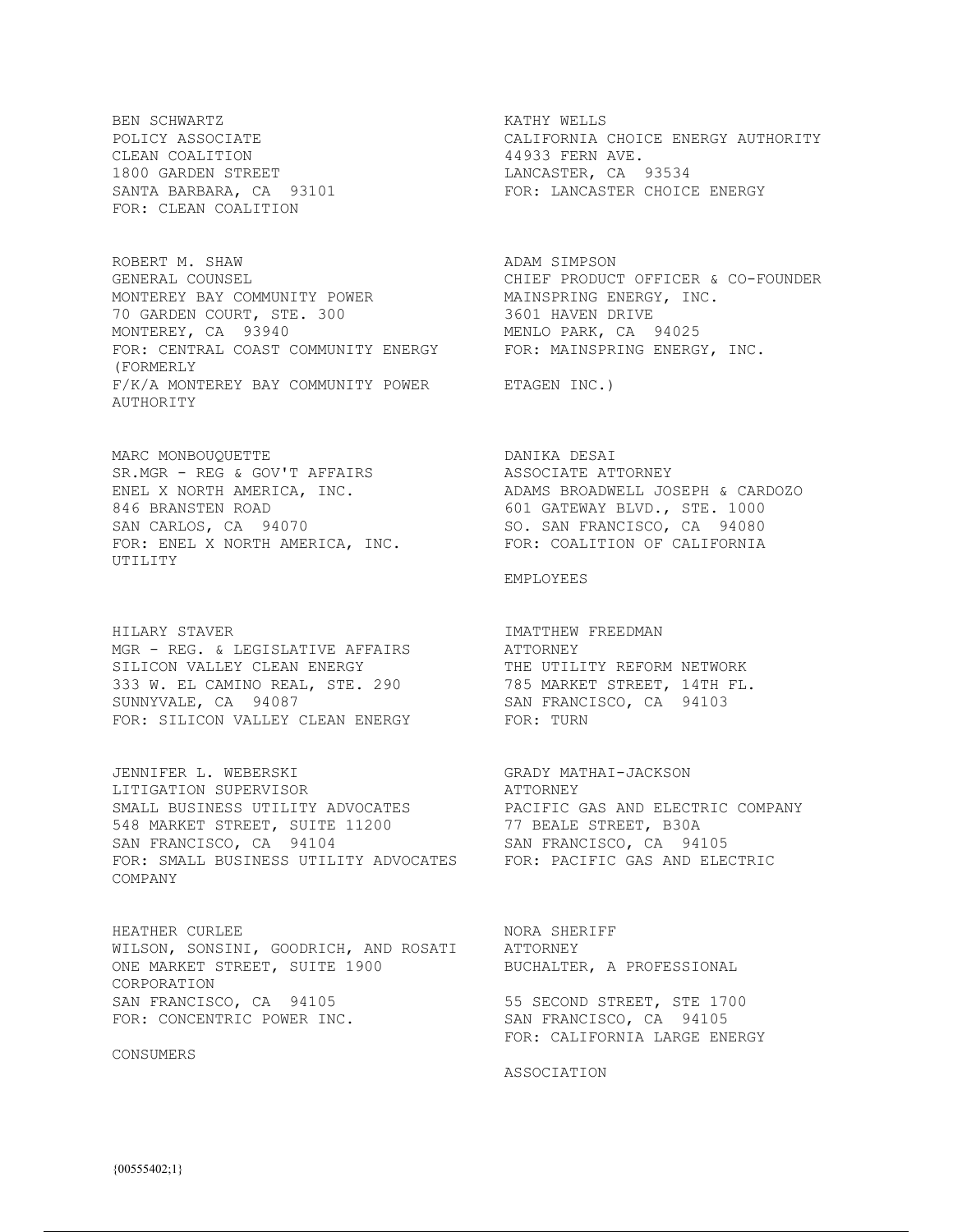NORA SHERIFF **RACHEL MCMAHON** COUNSEL SUNRUN, INC. BUCHALTER, A PROFESSIONAL CORPORATION 225 BUSH STREET, 14TH FLOOR 55 SECOND STREET, STE. 1700 SAN FRANCISCO, CA 94105 SAN FRANCISCO, CA 94105 FOR: SUNRUN, INC. FOR: OLIVINE, INC.

LILLIAN RAFII MEGAN SOMOGYI ATTORNEY THE SERIES OF THE SERIES AT A PROPERTY BUCHALTER, A PROFESSIONA CORPORATION GOODIN, MACBRIDE, SQUERI & DAY, LLP 55 SECOND STREET, SUITE 1700 505 SANSOME ST., STE. 900 SAN FRANCISCO, CA 94105-3493 SAN FRANCISCO, CA 94111 FOR: ENERGY PRODUCERS AND USERS FOR: COUNTY OF MARIN, THE COUNTY OF COALITION NAPA, AND THE COUNTY OF SONOMA

MICHAEL B. DAY VIDHYA PRABHAKARAN ATTORNEY ATTORNEY GOODIN, MACBRIDE, SQUERI & DAY LLP DAVIS WRIGHT TREMAINE LLP 505 SANSOME STREET, SUITE 900 505 MONTGOMERY STREET, SUITE 800 SAN FRANCISCO, CA 94111 SAN FRANCISCO, CA 94111 FOR: CTIA-THE WIRELESS ASSOCIATION FOR: EMERA TECHNOLOGIES LLC

STEVEN MOSS STEVEN MOSS MEGAN M. MYERS PARTNER ATTORNEY M.CUBED LAW OFFICES OF SARA STECK MYERS 296 LIBERTY STREET 122 - 28TH AVENUE SAN FRANCISCO, CA 94114 SAN FRANCISCO, CA 94121 ENERGY COALITION (LGSEC) RENEWABLE TECHNOLOGIES

RACHELLE CHONG **GEORGETH STAGNER** JOSEPH STAGNER COUNSEL STANFORD UNIVERSITY LAW OFFICES OF RACHELLE CHONG 506 OAK ROAD 345 WEST PORTAL AVENUE, STE. 110 STANFORD, CA 94305 SAN FRANCISCO, CA 94127 FOR: STANFORD UNIVERSITY FOR: ANTERIX INC.

TIM LUKES **ANDY SCHWARTZ** UNISON ENERGY, LLC TESLA, INC 950 TOWER LANE 2001 PAGE AVENUE FOSTER CITY, CA 94404 FREMONT, CA 94538 FOR: UNISON ENERGY, LLC FOR: TESLA, INC.

VIPUL GORE HOWARD V. GOLUB CEO ATTORNEY GRIDSCAPE SOLUTIONS, INC. BEST BEST & KRIEGER LLP FREMONT, CA 94538 WALNUT CREEK, CA 94596 FOR: GRIDSCAPE SOLUTIONS, INC. FOR: CITY OF LONG BEACH, CALIFORNIA, A

FOR: LOCAL GOVERNMENT SUSTAINABLE FOR: CENTER FOR ENERGY EFFICIENCY &

CO-CEO AND CO-FOUNDER MANAGING POLICY ADVISOR

46711 FREMONT BLVD. 2001 NORTH MAIN STREET, STE. 390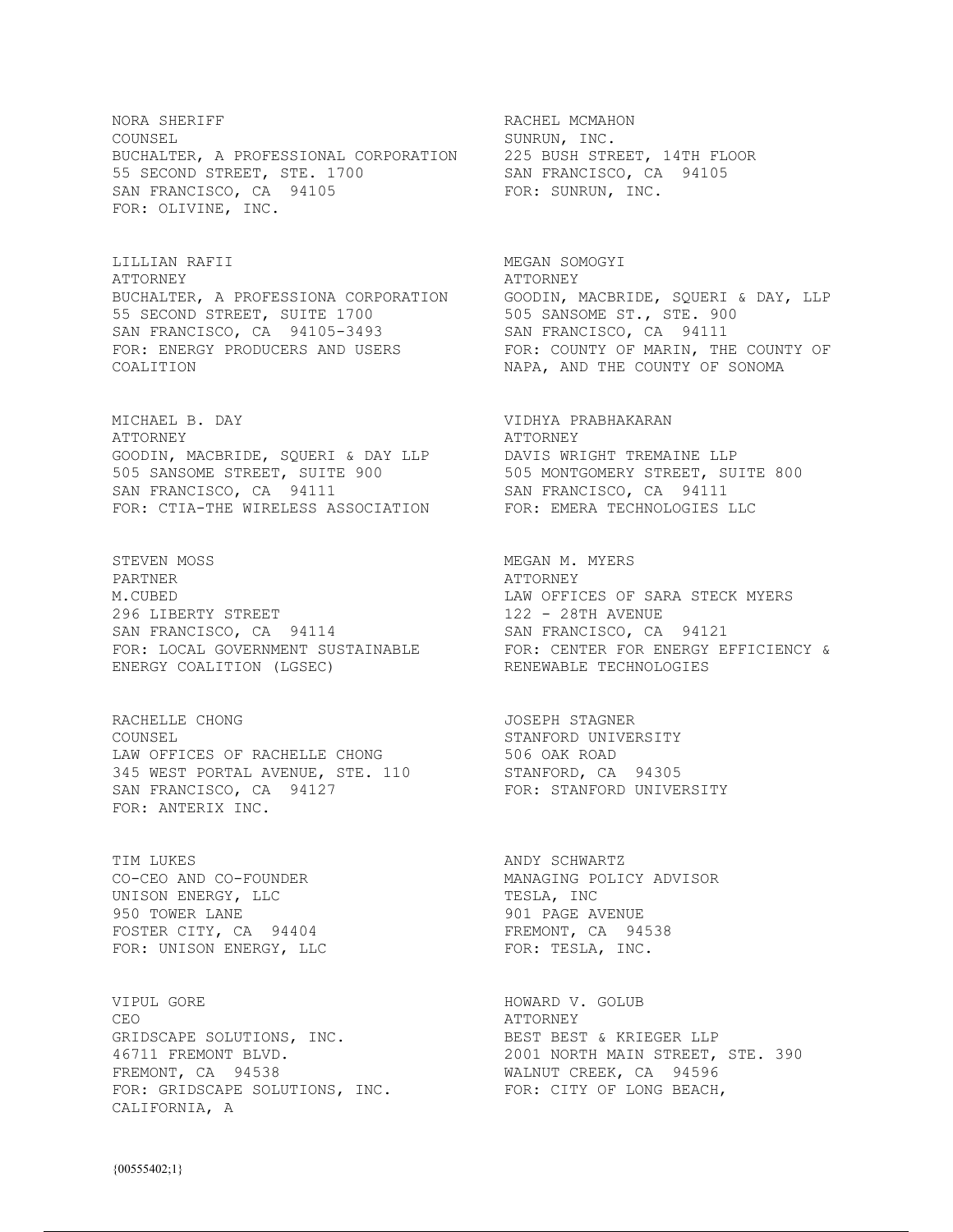AND

KATHRYN CHELMINSKI APRIL ROSE M. SOMMER SR. MGR<br>
AMERESCO, INC.<br>
AMERESCO, INC.<br>
SR. MILD TREE FOUNDATION AMERESCO, INC. THE REE ROUNDATION 500 YGNACIO VALLEY ROAD, STE. 250 1547 PALOS VERDES MALL, STE. 196 WALNUT CREEK, CA 94596 WALNUT CREEK, CA 94597 FOR: AMERESCO, INC. THE RESOLUTION FOR: WILD TREE FOUNDATION

GREG WIKLER MARGARET MILLER CA EFFICIENCY + DEMAND MGMT. COUNCIL ENGIE NORTH AMERICA INC. 1111 BROADWAY, STE. 300 500 12TH ST SUITE 300 OAKLAND, CA 94607 OAKLAND, CA 94607 FOR: CA EFFICIENCY & DEMAND MANAGEMENT FOR: ENGIE NORTH AMERICA, INC. COUNCIL

ELISE HUNTER<br>DIR – POLICY & REGULATORY AFFAIRS STAFF ATTORNEY DIR - POLICY & REGULATORY AFFAIRS GRID ALTERNATIVES SIERRA CLUB 1171 OCEAN AVE., STE. 200<br>OAKLAND CA 94608 1171 OCEAN AVE., STE. 200 2101 WEBSTER STREET, SUITE 1300 OAKLAND, CA 94612 FOR: GRID ALTERNATIVES FOR: SIERRA CLUB

SUSANNAH CHURCHILL<br>SR. REGIONAL DIR - WEST<br>MOTE SOLLE MEST SR. REGIONAL DIR - WEST ATTORNEY OAKLAND, CA 94612 BERKELEY, CA 94703 TECHNOLOGY

ALEX J. MORRIS EDWARD BURGESS EXE. DIR. POLICY DIRECTOR CALIFORNIA ENERGY STORAGE ALLIANCE VEHICLE-GRID INTEGRATION COUNCIL<br>2150 ALLSTON WAY, STE.400 2150 ALLSTON WAY, SUITE 400 2150 ALLSTON WAY, STE.400 2150 ALLSTON WAY, SUITE 400 BERKELEY, CA 94704 BERKELEY, CA 94704 FOR: CALIFORNIA ENERGY STORAGE ALLIANCE FOR: VEHICLE-GRID INTEGRATION COUNCIL (CESA)

GREGORY MORRIS LAURA NELSON DIRECTOR EXE. DIR GREEN POWER INSTITUTE GREEN HYDROGEN COALITION 2039 SHATTUCK AVENUE, STE 402 2150 ALLSTON WAY, STE. 400 BERKELEY, CA 94704 BERKELEY, CA 94704

MUNICIPAL CORPORATION, ACTING BY

 THROUGH ITS BOARD OF HARBOR COMMISSIONERS

DIR - GOVERNMENT AND REGULATORY

VOTE SOLAR CENTER FOR ACCESSIBLE TECHNOLOGY 360 22ND STREET, SUITE 730 3075 ADELINE STREET, STE. 220 FOR: VOTE SOLAR **FOR: CENTER FOR ACCESSIBLE** 

FOR: GREEN POWER INSTITUTE FOR: GREEN HYDROGEN COALITION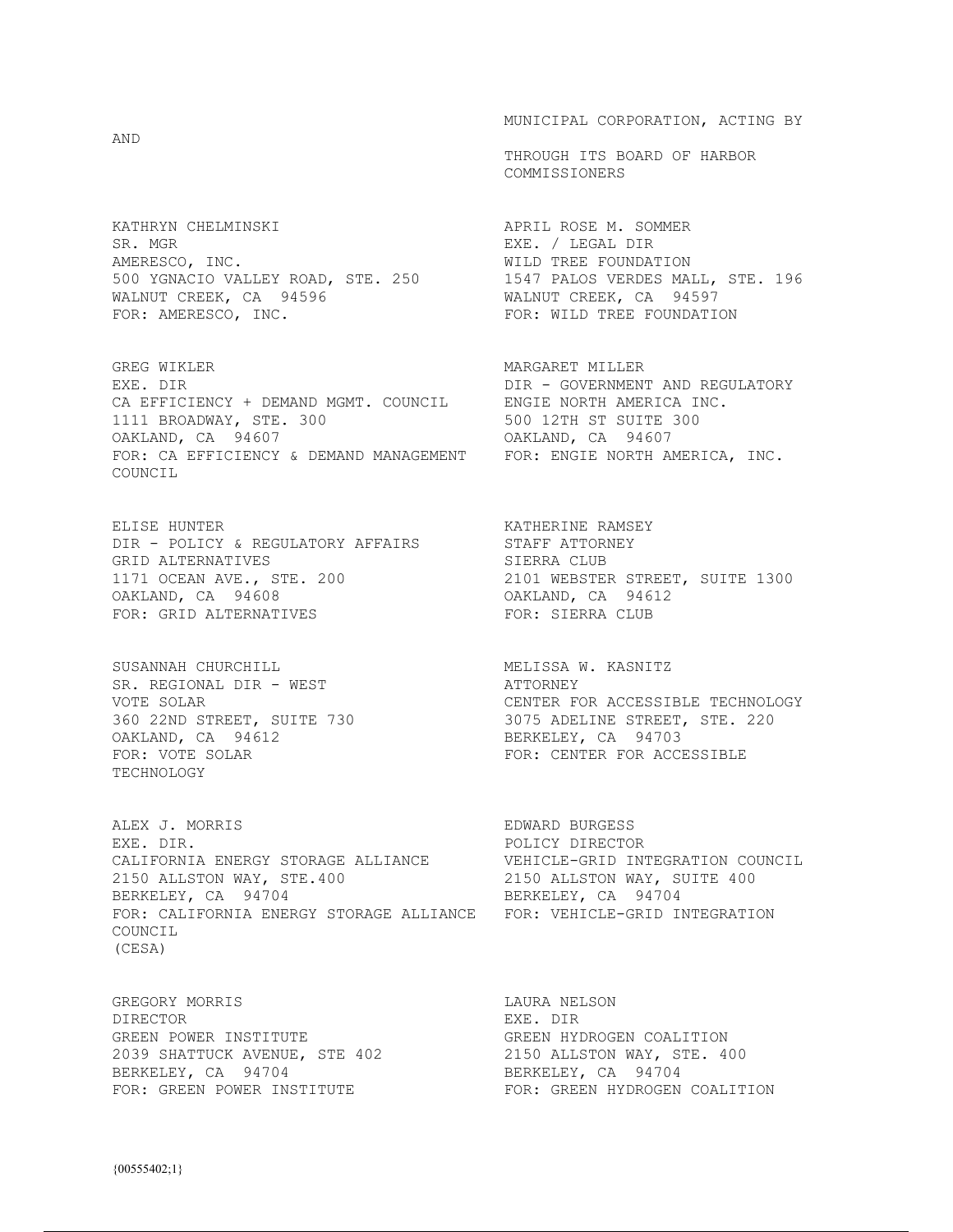JULIA A. LEVIN TYLER EARL EXECUTIVE DIR. THE SECOND DIRECT SECOND LEGAL FELLOW BIOENERGY ASSOCIATION OF CALIFORNIA CALIF. ENVIRONMENTAL JUSTICE ALLIANCE<br>PO BOX 6184 340 MARINA WAY ALBANY, CA 94706 RICHMOND, CA 94801 FOR: BIOENERGY ASSOCIATION OF CALIFORNIA FOR: CALIFORNIA ENVIRONMENTAL JUSTICE

ALLIANCE

FRANK R. LINDH JANA KOPYCIOK-LANDE ATTORNEY AT LAW SAND SR POLICY ANALYST SAND ON TAYLOR STREET SAND THE SAND MARIN CLEAN ENERGY 110 TAYLOR STREET **MARIN CLEAN ENERGY** 

KEN JONES NET REGALL THE SERVICE SERVICE SERVICE SERVICES AND LUISA F. ELKINS MEMBER, STEERING COMMITTEE SR DEPUTY CITY ATTORNEY<br>350 BAY AREA SR DEPUTY OF SAN JOSE 350 BAY AREA CITY OF SAN JOSE GREENBRAE, CA 94904 SAN JOSE, CA 95113 FOR: 359 BAY AREA FOR: CITY OF SAN JOSE

RICHARD DOYLE **BRADY VAN ENGELEN** CITY ATTORNEY GOUS SR MGR - POLICY & GOVT AFFAIRS CITY OF SAN JOSE CITY OF SAN JOSE BLOOM ENERGY CORPORATION OFFICE OF THE CITY ATTORNEY **1353 NORTH** 1ST ST 200 EAST SANTA CLARA ST., 16TH FL. SAN JOSE, CA 95143 SAN JOSE, CA 95113-1905 FOR: BLOOM ENERGY CORPORATION FOR: CITY OF SAN JOSE, ADMINISTRATOR OF SAN JOSE CLEAN ENERGY

WOODY HASTINGS<br>
ENERGY PROGRAM MGR<br>
ENERGY PROGRAM MGR<br>
NEAL DIR – REGULATORY ENERGY PROGRAM MGR<br>
DIR – REGULATORY AFFAIRS PO BOX 3785 50 SANTA ROSA AVE. 5TH FL SANTA ROSA, CA 95402 SANTA ROSA, CA 95404

CHRISTIANA DARLINGTON DR. BARBARA BARKOVICH NO. SONOMA COUNTY AIR POLLUTION CONTROL 44810 ROSEWOOD TERRACE<br>150 MATHESON ST. MENDOCINO, CA 95460 150 MATHESON ST. MENDOCINO, CA 95460 FOR: NORTHERN SONOMA COUNTY AIR POLLUTION CONTROL DISTRICT

MAHAYLA SLACKERELLI MGR - ACCT SRVC ENGINEER - RESEARCH REDWOOD COAST ENERGY AUTHORITY SCHATZ ENERGY RESEARCH CENTER

SAN RAFAEL, CA 94901 1125 TAMALPAIS AVENUE FOR: GOOGLE LLC SAN RAFAEL, CA 94901 FOR: MARIN CLEAN ENERGY

1005 S. ELISEO DR., NO. 19 200 EAST SANTA CLARA ST., 16TH FL

CENTER FOR CLIMATE PROTECTION SONOMA CLEAN POWER AUTHORITY FOR: THE CLIMATE CENTER FOR: SONOMA CLEAN POWER AUTHORITY

FOR: DR. BARBARA R. BARKOVICH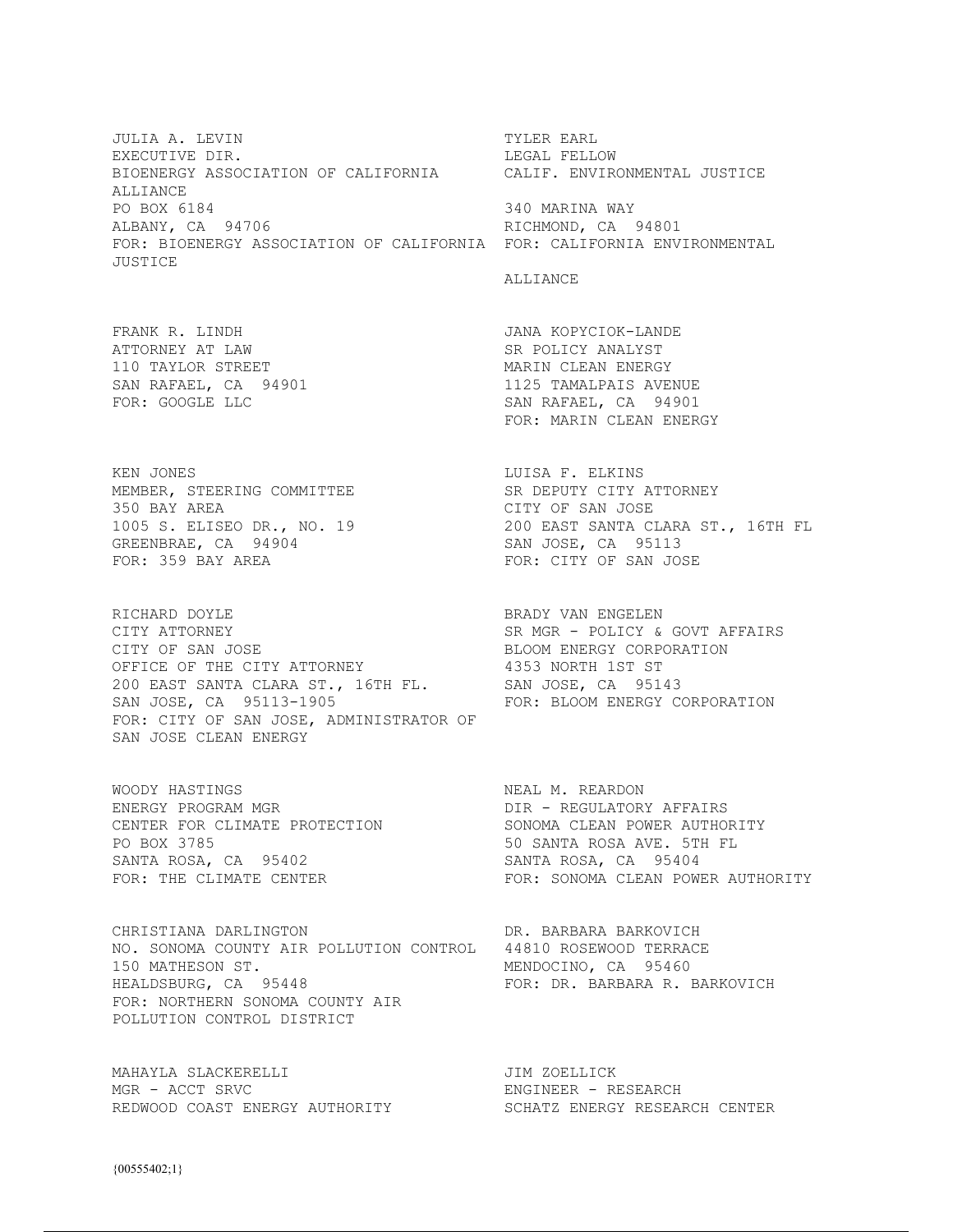633 3RD ST **HUMBOLDT STATE UNIVERSITY** EUREKA, CA 95501 1 HARPST STREET<br>FOR: REDWOOD COAST ENERGY AUTHORITY ARCATA, CA 95521 FOR: REDWOOD COAST ENERGY AUTHORITY (RCEA) FOR: SCHATZ ENERGY RESEARCH CENTER

CHRISTIANA DARLINGTON AUSTIN BROWN SPECIAL COUNSEL **EXEMPT OF SPECIAL COUNSEL** PLACER COUNTY AIR POLLUTION CONTROL DIST UC DAVIS POLICY INSTITUTE 110 MAPLE ST. 1615 TILIA STREET AUBURN, CA 95603 DAVIS, CA 95616 FOR: PLACER COUNTY AIR POLLUTION FOR: UC DAVIS POLICY INSTITUTE FOR CONTROL DISTRICT ENERGY, THE ENVIRONMENT, AND THE ECONOMY

EUGENE S. WILSON, ESQ. WILLIAM H. WEAVER ATTORNEY SENIOR COUNSEL LAW OFFICE OF EUGENE WILSON CALIFORNIA INDEPENDENT SYSTEM OPERATOR 503 DEL ORO AVENUE 250 OUTCROPPING WAY DAVIS, CA 95616 FOLSOM, CA 95630 FOR: CALIFORNIA CLEAN ENERGY COMMITTEE FOR: EAST BAY COMMUNITY ENERGY (CCEC)

WILLIAM H. WEAVER **ALEXIA RETALLACK** SENIOR COUNSEL MGR - MRKTG & GOV'T AFFAIRS CALIFORNIA INDEPENDENT SYSTEM OPERATOR PIONEER COMMUNITY ENERGY 250 OUTCROPPING WAY 2510 WARREN DRIVE, SUITE B FOR: CALIFORNIA INDEPENDENT SYSTEM FOR: PIONEER COMMUNITY ENERGY OPERATOR CORPORATION

CHRISTIANA DARLINGTON CHRISTIANA DARLINGTON ATTORNEY ATTORNEY AT LAW CLERE INC<br>
5622 BLACK WILLOW ST.<br>
5622 BLACK WILLOW ST.<br>
5622 BLACK WILLOW ST. 5622 BLACK WILLOW ST. 5622 BLACK WILLOW ST. ROCKLIN, CA 95677 ROCKLIN, CA 95677 FOR: CAMPTONVILLE COMMUNITY PARTNERSHIP FOR: NEVADA COUNTY BIOMASS TASKFORCE (CCP) (NCBT)

JEROME F. CANDELARIA JOHN KENNEDY CA. CABLE & TELECOMMUNICATION ASSOC. LEGISLATIVE AFFAIRS ADVOCATE 1001 K STREET, 2ND FL. RURAL COUNTY REPRESENTATIVES OF CALIF. SACRAMENTO, CA 95814 1215 K STREET, SUITE 1650 FOR: CALIFORNIA CABLE & SACRAMENTO, CA 95814<br>TELECOMMUNICATIONS ASSOCIATION FOR: RURAL COUNTY REPP OF

(SERC)

ROCKLIN, CA 95677

FOR: RURAL COUNTY REPRESENTATIVES

CALIFORNIA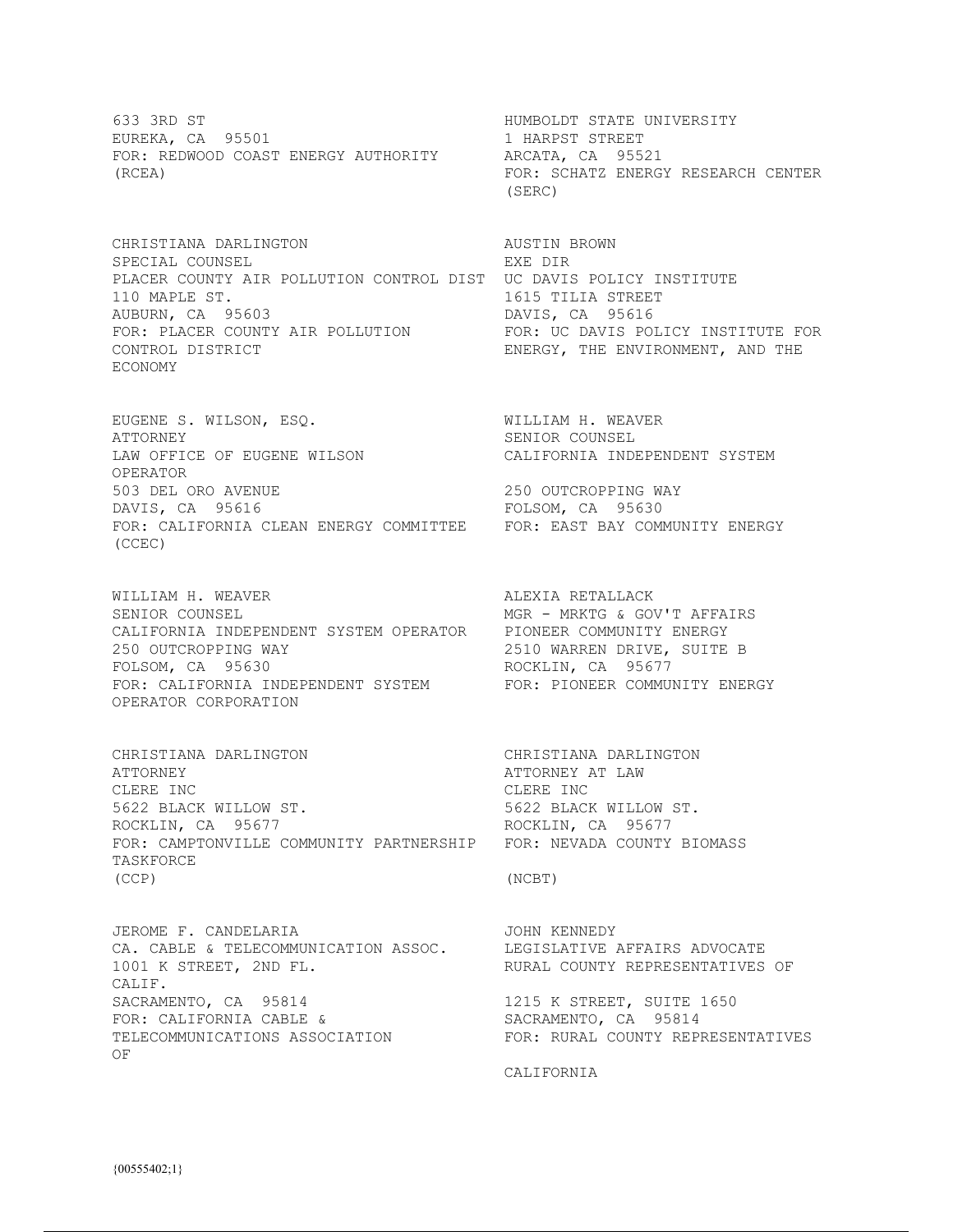LAURA FERNANDEZ JEDEDIAH GIBSON ATTORNEY ATTORNEY AT LAW BRAUN BLAISING SMITH WYNNE, P.C. ELLISON SCHNEIDER HARRIS & DONLAN LLP 915 L STREET, STE 1480 2600 CAPITOL AVENUE, SUITE 400 SACRAMENTO, CA 95814 SACRAMENTO, CA 95816-5905 FOR: CALIFORNIA CHOICE ENERGY AUTHORITY FOR: BEAR VALLEY ELECTRIC SERVICE, DIV.

ANN L. TROWBRIDGE ANN L. TROWBRIDGE ATTORNEY ATTORNEY DAY CARTER & MURPHY LLP DAY CARTER & MURPHY LLP 3620 AMERICAN RIVER DR., STE. 205 3620 AMERICAN RIVER DR., STE. 205<br>SACRAMENTO, CA 95864 SACRAMENTO, CA 95864 SACRAMENTO, CA 95864 FOR: CALIFORNIA CLEAN DG COALITION FOR: PETERSON POWER SYSTEMS, INC.

JEFF MORRIS DIR - STATE GOV'T RELATIONS SCHNEIDER ELECTRIC NORTH AMERICA 1004 COMMERCIAL AVE. STE. 303 ANACORTES, WA 98221 FOR: SCHNEIDER ELECTRIC NORTH AMERICA

## **Information Only**

ALEX RICKLEFS ALINA BEMIS COMMISSION EMAIL ONLY EMAIL ONLY EMAIL ONLY, CA 00000 EMAIL ONLY, CA 00000

ANGELA GOULD BENJAMIN DAWSON CALIFORNIA ENERGY COMMISSION CALIFORNIA COMMUNITY CHOICE ASSOCIATION EMAIL ONLY EMAIL ONLY EMAIL ONLY, CA 00000 EMAIL ONLY, CA 00000

BLAYNE E. WAYMIRE CANDICE YU<br>
SR. MARKET ADVISOR CANDICE SENSINESS DI SOCALGAS SHELL SHELL EMAIL ONLY, CA 00000 EMAIL ONLY, AA 00000

CASE COORDINATION CASE COORDINATION<br>
PACIFIC GAS AND ELECTRIC COMPANY ENERGY COALITION PACIFIC GAS AND ELECTRIC COMPANY EMAIL ONLY EMAIL ONLY EMAIL ONLY, CA 00000 EMAIL ONLY, AA 00000

OF GOLDEN STATE WATER CO.

ENERGY COALITION CALIFORNIA PUBLIC UTILITIES

FOR: CALCCA

BUSINESS DEVELOPMENT ADVISOR EMAIL ONLY EMAIL ONLY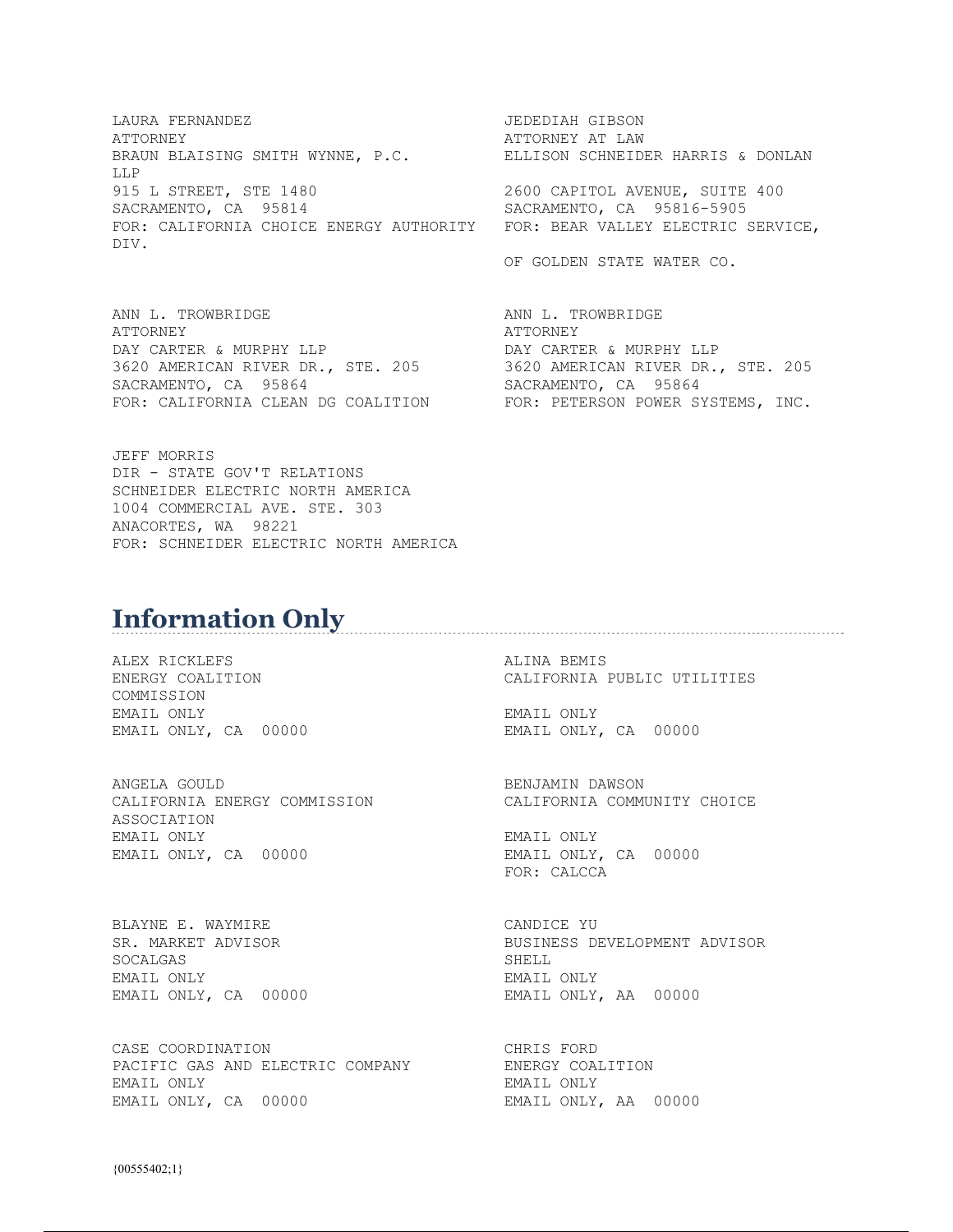CHRISTA LIM CHRISTINA TAN SHELL ENERGY NORTH AMERICA CPUC EMAIL ONLY EMAIL ONLY EMAIL ONLY, CA 00000 EMAIL ONLY, CA 00000

DEANNA TOY DIANE FELLMAN PACIFIC GAS AND ELECTRIC COMPANY VICE CHAIR EMAIL ONLY, CA 00000 EMAIL ONLY

FERNANDA CRAIG CONGERED BEORGE MCKINNEY PROGRAM MANAGER II -ISD-EES EMAIL ONLY INTERNAL SERVICES DEPARTMENT EMAIL ONLY, CA 00000 EMAIL ONLY EMAIL ONLY, CA 00000

GREY STAPLES<br>THE MENDOTA GROUP, LLC<br>THE MENDOTA GROUP, LLC<br>
SHELL ENERGY EMAIL ONLY EMAIL ONLY EMAIL ONLY, MN 00000 EMAIL ONLY, CA 00000

IFRANCIS CHOI **IGOR GRINBERG** CLEAN POWER ALLIANCE **REGULATORY AFFAIRS** EMAIL ONLY, CA 00000 EMAIL ONLY

JAMES BIRKELUND JOE GRECO PRESIDENT GRECO ENERGY CONSULTING SMALL BUSINESS UTILITY ADVOCATES EMAIL ONLY EMAIL ONLY EMAIL ONLY, CA 00000 EMAIL ONLY, CA 00000

JOHNATHAN KEVLES **JULIAN ENIS** DIR, PROJECT ORIGINATION & DEVELOPMENT EMAIL ONLY CONCENTRIC POWER INC. The email only, CA 00000 EMAIL ONLY EMAIL ONLY, AA 00000

JUSTIN REGNIER KAVYA BALARAMAN EXE. DIV REPORTER CALIFORNIA PUBLIC UTILITIES COMMISSION UTILITY DIVE EMAIL ONLY EMAIL ONLY EMAIL ONLY, CA 00000 EMAIL ONLY, DC 00000

EMAIL ONLY CA WILDFIRE SAFETY ADVISORY BOARD EMAIL ONLY, CA 00000

SHELL ENERGY NORTH AMERICA (US), LP

EMAIL ONLY PACIFIC GAS AND ELECTRIC COMPANY EMAIL ONLY, CA 00000

KEN SMITH **KEVIN MILLER**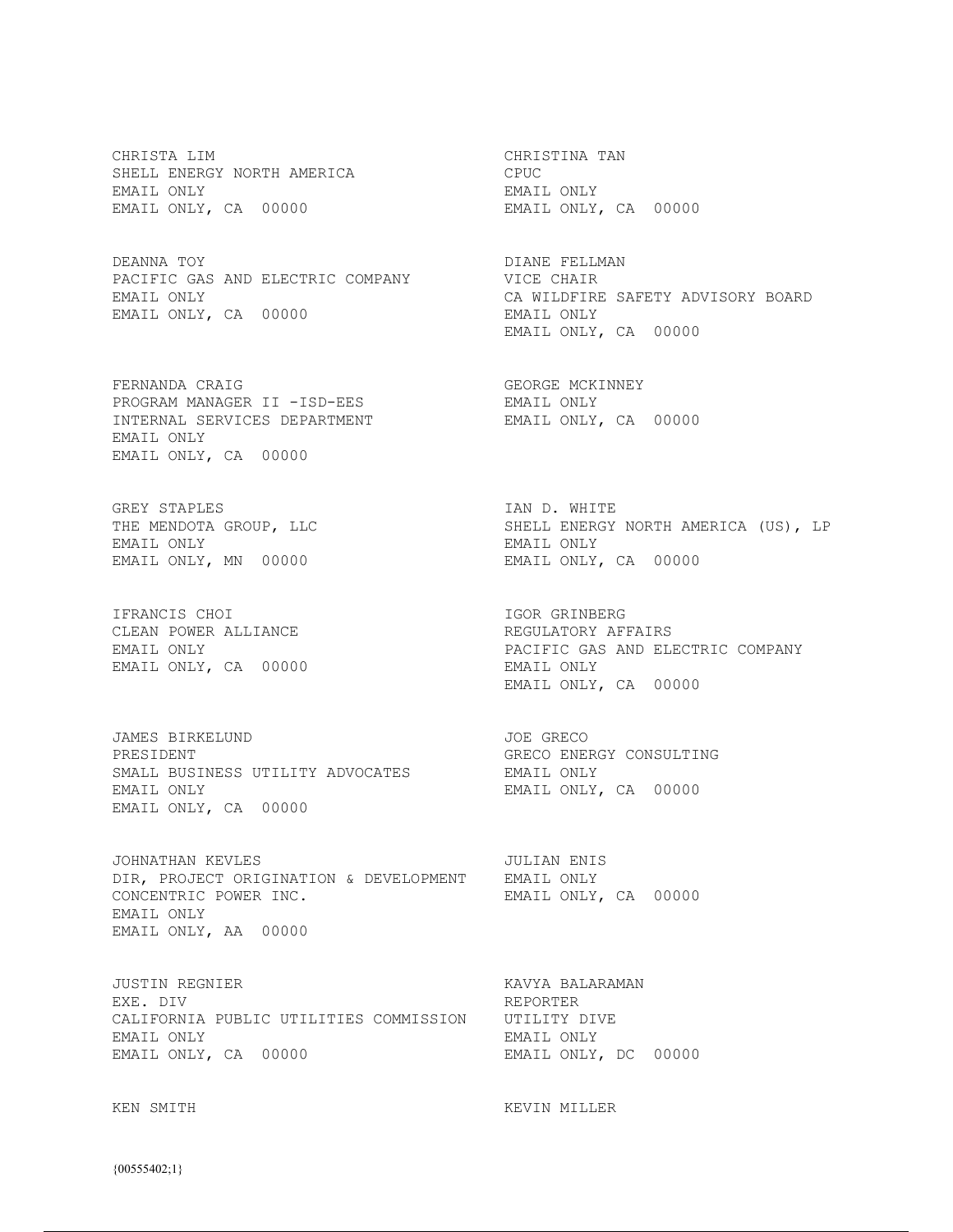EMAIL ONLY EMAIL ONLY EMAIL ONLY, CA 00000 EMAIL ONLY, CA 00000

KRISTEN CAMUGLIA 1999 - KRISTEN SEYMOUR COX COMMUNICATIONS ENERGY COALITION EMAIL ONLY EMAIL ONLY

LEE KREVAT NEGAL DIVISION CO-FOUNDER AND CSO CPUC CONNECT CALIFORNIA LLC BMAIL ONLY EMAIL ONLY EMAIL ONLY, CA 00000 EMAIL ONLY, CA 00000

MARC COSTA NAOMI SPOELMAN CLINIC EMAIL ONLY EMAIL ONLY EMAIL ONLY, CA 00000 EMAIL ONLY, CA 00000

NATE BARNETT PATRICK NGO SENIOR BUSINESS ANALYST LINCUS, INC. UNISON ENERGY, LLC BAND EMAIL ONLY EMAIL ONLY EMAIL ONLY, CA 00000 EMAIL ONLY, AA 00000

QING TIAN REGULATORY CLERK ENERGY RESEARCH AND DEVELPMENT DIV BRAUN BLAISING SMITH WYNNE, PC CALIFORNIA ENERGY COMMISSION EMAIL ONLY EMAIL ONLY **EMAIL ONLY, CA** 00000 EMAIL ONLY, CA 00000

RICHARD YATES **RICHARD STATES ROSALINDA MAGANA** ENVIRONMENTAL LAW CLINIC CONTROLLER EMAIL ONLY EMAIL ONLY EMAIL ONLY, CA 00000 EMAIL ONLY, CA 00000

ROSANNE RATKIEWICH SAMUEL GOLDING SR. REGULATORY ANALYST PRESIDENT EMAIL ONLY EMAIL ONLY

SCOTT MURTISHAW SCOTT MURTISHAW SHAHAB AZIZI DIR - POLICY LINCUS, INC. INDEPENDENT ENERGY PRODUCERS ASSOCIATION EMAIL ONLY EMAIL ONLY EMAIL ONLY, CA 00000 EMAIL ONLY, CA 00000

OAKMONT VILLAGE ASSOCIATION MONTEREY BAY COMMUNITY POWER

EMAILL ONLY, CA 00000

ENERGY COALITION BERKELEY LAW ENVIRONMENTAL LAW

CPUC - ENERGY DIVISION COMMUNITY CHOICE PARTNERS, INC.<br>EMAIL ONLY EMAIL ONLY, CA 00000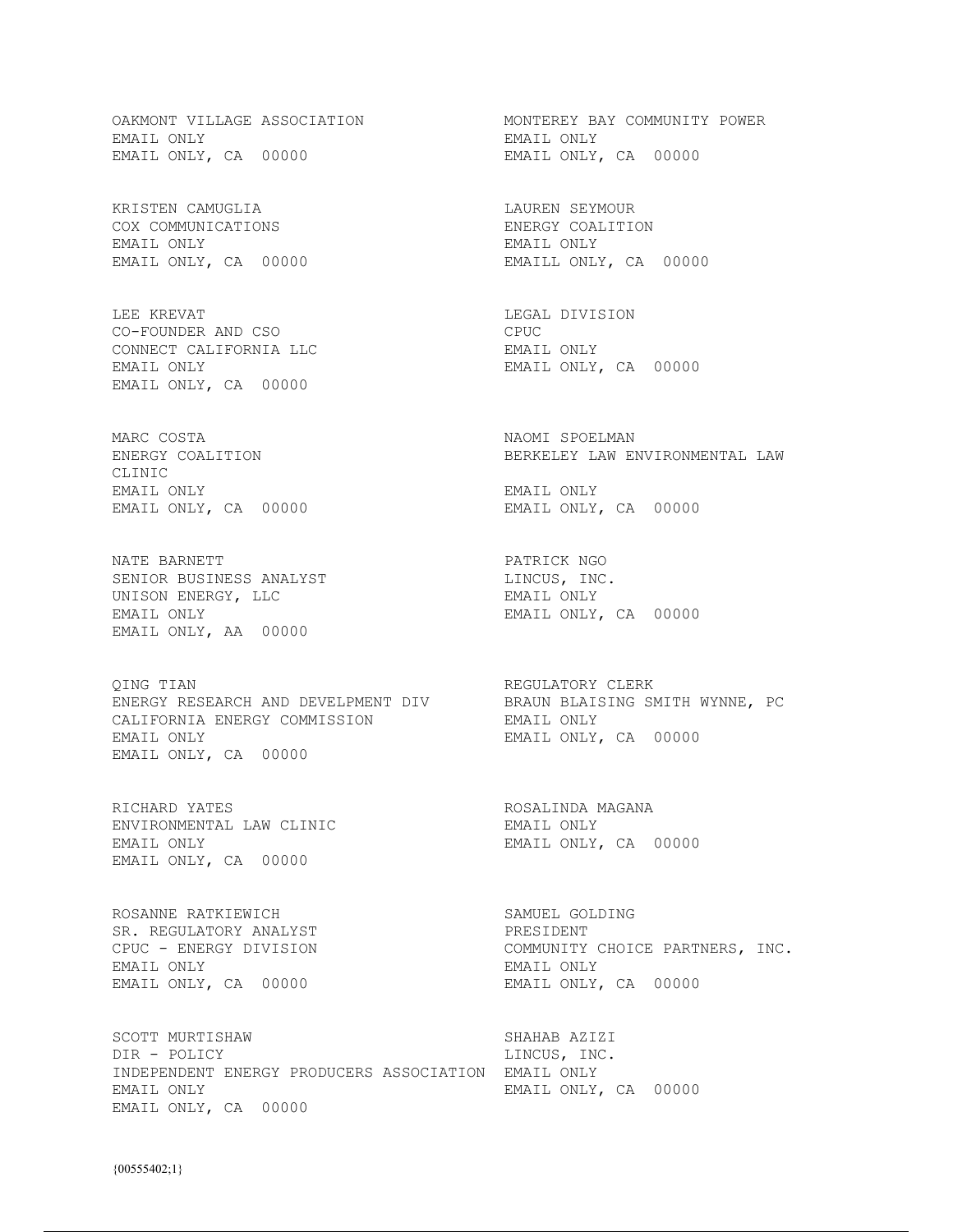SHALINI SWAROOP SHAWNMARIE GONZALEZ MARIN CLEAN ENERGY **EMAIL ONLY** EMAIL ONLY, CA 00000

SIOBHAN DOHERTY SIOBHAN GUNTHER PENINSULA CLEAN ENERGY EMAIL ONLY EMAIL ONLY EMAIL ONLY, CA 00000 EMAIL ONLY, CA 00000

SUSAN STEPHENS TAM HUNT, J. D. EMAIL ONLY, CA 00000 EMAIL ONLY

TIM MCDUFFIE **REGULATORY** EMAIL ONLY EMAIL ONLY EMAIL ONLY, CA 00000 EMAIL ONLY, CA 00000

DAVIS WRIGHT TREMAINE LLP MRW & ASSOCIATES, LLC EMAIL ONLY EMAIL ONLY EMAIL ONLY, CA 00000 EMAIL ONLY, CA 00000

JOHN WILSON PAUL CHERNICK RESOURCE INSIGHT, INC. PRESIDENT 5 WATER ST. **RESOURCE INSIGHT** ARLINGTON, MA 02476 5 WATER ST.

BRADY BORCHERDING FRANK WOLAK DIR - GOVERNMENT AFFAIRS- WEST COAST VP - GOV'T BUSINESS FUELCELL ENERGY, INC. THE REAGER PUELCELL ENERGY, INC. 3 GREAT PASTURE ROAD 3 GREAT PASTURE ROAD DANBURY, CT 06810 DANBURY, CT 06810

JENNIFER HUNT NORTH RICK UMOFF PRINCIPAL APPLICATIONS ENGINEER REGULATORY COUNSEL & DIR. 22 W PUTNAM AVENUE 100 CONSULTE 400 GREENWICH, CT 06830

CHRISTOPHER BERENDT KAY DAVOODI ATTORNEY FEDERAL EXECUTIVE AGENCIES

REGULATORY COUNSEL **Example 20** PACIFIC GAS AND ELECTRIC COMPANY EMAIL ONLY EMAIL ONLY, CA 00000

ANALYST CENTER FOR SUSTAINABLE ENERGY

EMAIL ONLY COMMUNITY RENEWABLE SOLUTIONS, LLC EMAIL ONLY, CA 00000

SMARTER GRID SOLUTIONS **EAST BAY COMMUNITY ENERGY** 

ARLINGTON, MA 02476

UNISON ENERGY, LLC SOLAR ENERGY INDUSTRIES ASSOCIATION WASHINGTON, DC 20005

FAEGRE DRINKER BIDDLE & REATH LLP 1322 PATTERSON AVE SE, SUITE 1000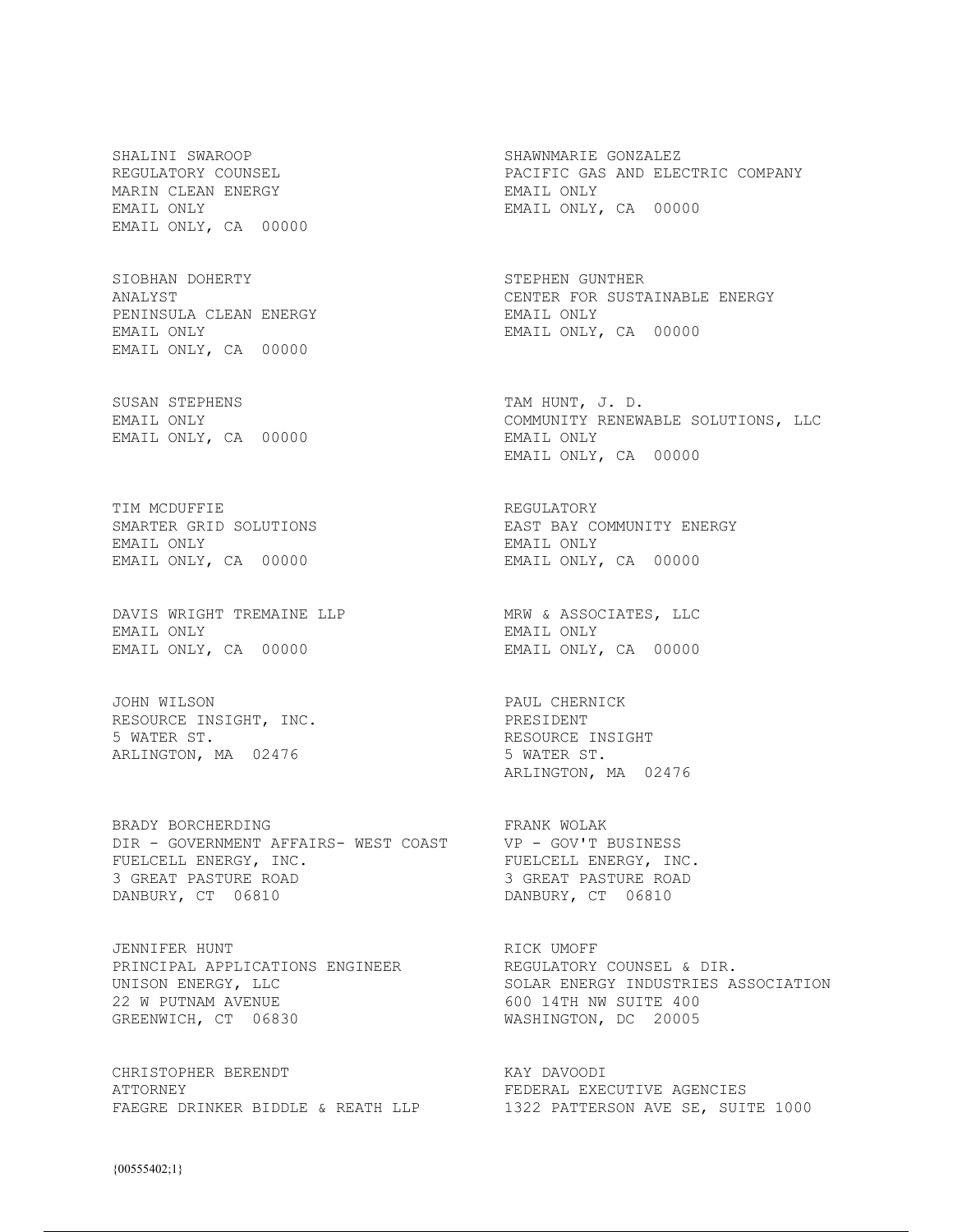1500 K STREET, N.W. WASHINGTON NAVY YARD, DC 20374- 5065 WASHINGTON, DC 20005-1209 FOR: MICROGRID RESOURCES COALITION

JARED SMITH BLAKE ELDER THE CONCOURSE GROUP<br>
553 HOUSLEY RD., SUITE 100<br>
ANNAPOLIS MD. 21401<br>
21401 553 HOUSLEY RD., SUITE 100<br>ANNAPOLIS, MD 21401  $203$ 

DELAINE M BACON<br>
VP ÂE'' BUSINESS STRATEGY AND ANALYSIS KM FRITZ LLC<br>
EMERA TECHNOLOGIES LLC<br>
702 N. FRANKLIN STREET<br>
2000 VP  $\hat{a}\in$ " BUSINESS STRATEGY AND ANALYSIS EMERA TECHNOLOGIES LLC<br>
PO BOX 79 702 N. FRANKLIN STREET OLD MISSION, MI 49673 TAMPA, FL 33602

ERIC CARDELLA **ALLAN SCHURR** QUANTA UTILITY ELECTRIC SERVICES CHIEF COMMERCIAL OFFICER 4770 N BELLEVIEW AVE ENCHANTED ROCK HOLDINGS, LLC KANSAS CITY, MO 64116-2190 1113 VINE STREET, STE. 101

JOEL YU GU GU GU GU GU GU KEVIN T. FOX DIR – REGULATORY PARTNER ENCHANTED ROCK, LLC **EXAGLE ASSESSESSES** KEYS & FOX LLP HOUSTON, TX 77002 DENVER, CO 80203

## AUTHORITY

BRIAN THEAKER MONA TIERNEY-LLOYD DIR - WESTERN REGULATORY AFFAIRS SR. DIR., WESTERN REG. AFFAIRS MIDDLE RIVER POWER, LLC THE SEREL X NORTH AMERICA, INC. 9460 DOUBLE R BLVD., STE. 104 2071 ALTAIR LAVE RENO, NV 89521 **RENO, NV 89521** 

PAUL I. DEANG **CORINNE SIERZANT** MGR - REGULATORY CASE MGR - REGULATORY SOUTHERN CALIFORNIA GAS COMPANY SOUTHERN CALIFORNIA GAS COMPANY 555 W. 5TH STREET, GT14D6 555 W. 5TH STREET, GT14D6 LOS ANGLES, CA 90012 LOS ANGELES, CA 90013

KRISTINE HULIGANGA **JIM TOMLINSON** SOUTHERN CALIFORNIA GAS COMPANY DAVIS WRIGHT TREMAINE LLP 555 W. 5TH STREET, GT14D6 865 SOUTH FIGUEROA STREET, UNIT 2400

1155 KILDAIRE FARM ROAD, SUITE 202-

CARY, NC 27511

 HOUSTON, TX 77002 FOR: ENCHANTED ROCK HOLDINGS, LLC

1113 VINE STREET, STE. 101 1580 LINCOLN STREET, STE. 880 FOR: PENINSULA CLEAN ENERGY

FOR: ENEL X NORTH AMERICA, INC.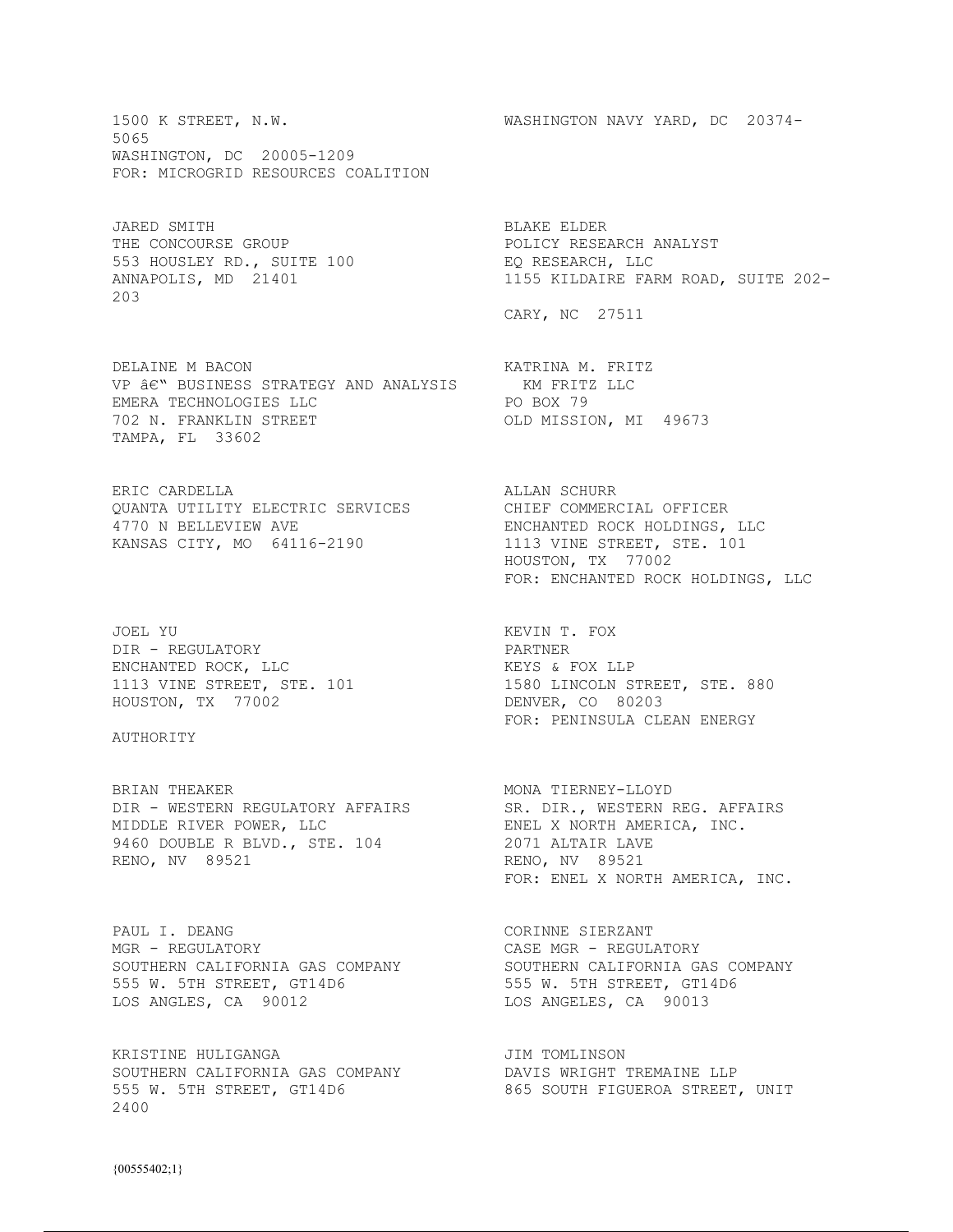JENNER & BLOCK LLP<br>
633 WEST 5TH STREET, SUITE 3600 PARTNER 633 WEST 5TH STREET, SUITE 3600 LOS ANGELES, CA 90071 JENNER & BLOCK LLP

DAN MARSH SHARON YANG MGR. - RATES & REGULATORY AFFAIRS DIR - LEGAL SERVICES LIBERTY UTILITIES (CALIFORNIA) LIBERTY UTILITIES (CALIFORNIA) 9750 WASHBURN ROAD / PO BOX 7002 9750 WASHBURN ROAD / PO BOX 7002 DOWNEY, CA 90241 DOWNEY, CA 90241

FRED G. YANNEY, ESQ. DANIEL W. DOUGLASS ATTORNEY ATTORNEY YANNEY LAW OFFICE **Example 20 Service Service** DOUGLASS, LIDDELL & KLATT 17409 MARQUARDT AVE. STE. C-4 5737 KANAN ROAD, STE. 610 CERRITOS, CA 90703 AGOURA HILLS, CA 91301-1601

CHARLES H. CARRATHERS III ALEX GUTIERREZ REGISTERED IN-HOUSE COUNSEL SOUTHERN CALIFORNIA EDISON FRONTIER COMMUNICATIONS 2244 WALNUT GROVE AVE FRONTIER COMMUNICATIONS<br>
2244 WALNUT GROVE AVE<br>
2560 TELLER ROAD

2560 TELLER ROAD

2560 TELLER NEWBURY PARK, CA 91320 FOR: FRONTIER

CASE ADMINISTRATION WILDF FILL ASHER SOUTHERN CALIFORNIA EDISON COMPANY REGULATORY AFFAIRS ADVISOR 8631 RUSH STREET SOUTHERN CALIFORNIA EDISON ROSEMEAD, CA 91770 8631 RUSH STREET

FLETCHER FIELDS **SEEMINGS** JOHN MINNICUCCI REGULATORY CASE MANAGER SOUTHERN CALIFORNIA EDISON SOUTHERN CALIFORNIA EDISON COMPANY 2244 WALNUT GROVE AVENUE 8631 RUSH STREET ROSEMEAD, CA 91770 ROSEMEAD, CA 91770

MABEL TSUI OLIVIA SAMAD ATTORNEY SENIOR ATTORNEY ROSEMEAD, CA 91770 ROSEMEAD, CA 91770

NGUYEN QUAN JOSH GERBER REGULATORY AFFAIRS FOUNDER & PRINCIPAL GOLDEN STATE WATER COMPANY 33 NORTH ENERGY LLC

LOS ANGELES, CA 90013 LOS ANGELES, CA 90017

 633 WEST 5TH STREET, STE. 3600 LOS ANGELES, CA 90071-2054 FOR: FOR: TELRITE CORPORATION

ROSEMEAD, CA 91770

SOUTHERN CALIFORNIA EDISON COMPANY SOUTHERN CALIFORNIA EDISON COMPANY 8631 RUSH STREET 2244 WALNUT GROVE AVE. / PO BOX 800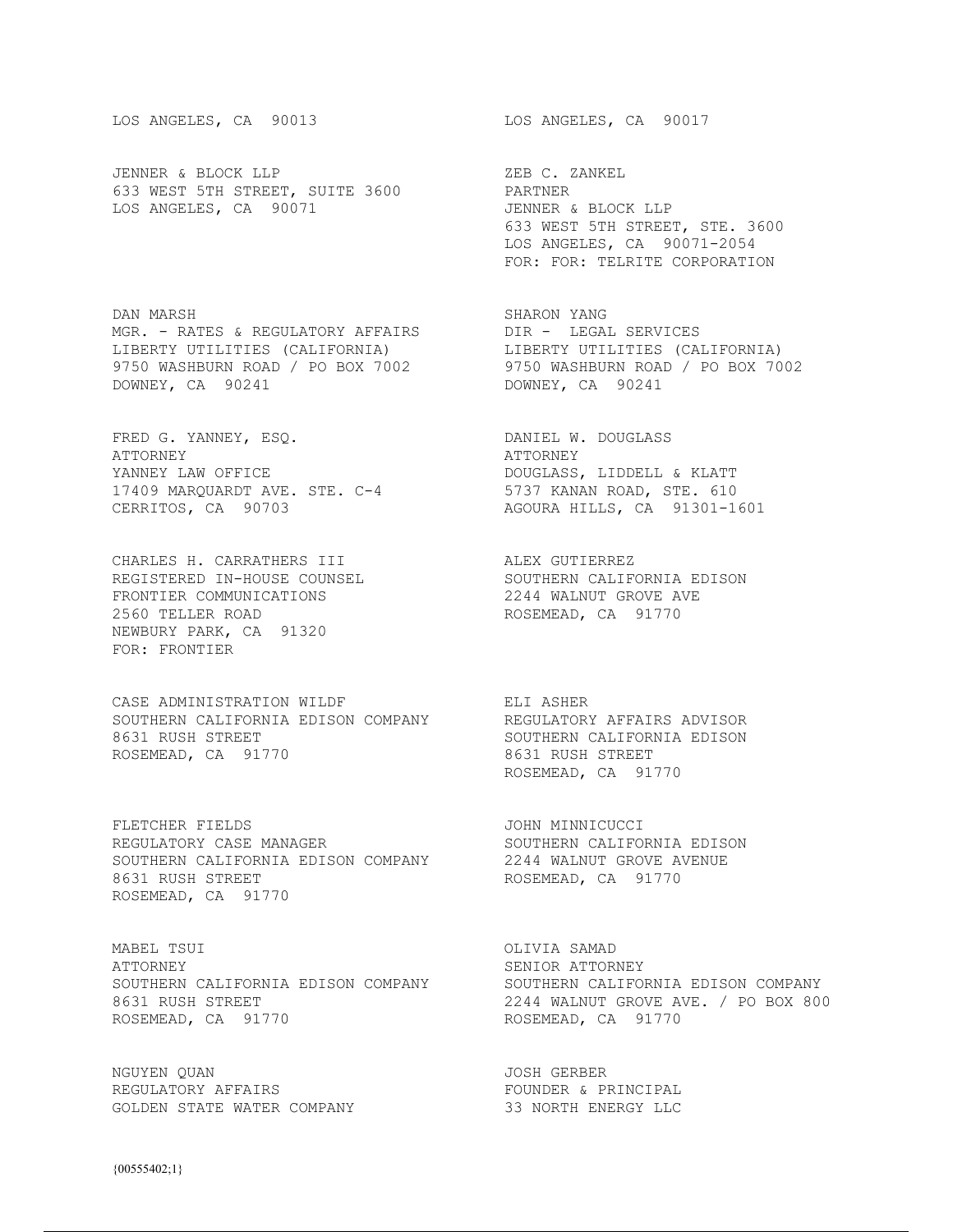630 EAST FOOTHILL BLVD. 661 MELBA ROAD SAN DIMAS, CA 91773 ENCINITAS, CA 92024 FOR: GOLDEN STATE WATER COMPANY, DBA BEAR VALLEY ELECTRIC SERVICE

JEFF COX TY TOSDAL SIEMENS ATTORNEY 15930 OVERVIEW ROAD. TOSDAL, APC

CHAD COLTON, ESQ. DONALD C. LIDDELL ATTORNEY ATTORNEY CITY OF SAN DIEGO DOUGLASS & LIDDELL 1200 THIRD AVENUE, STE. 18 2928 2ND AVENUE SAN DIEGO, CA 92101 SAN DIEGO, CA 92103

COURTNEY COOK **GEET COURTNEY** COOK PARALEGAL / OFFICE ADMIN. MGR - REGULATORY UTILITY CONSUMERS' ACTION NETWORK UTILITY CONSUMERS' ACTION NETWORK 3405 KENYON STREET, SUITE 401 3405 KENYON STREET, STE. 401 SAN DIEGO, CA 92110 SAN DIEGO, CA 92110

MARCIE A. MILNER **EXECUTE EN ELETAD DE DANIELLE WEIZMAN** VP, REGULATORY AFFAIRS CASE MGR - REGULATORY SHELL ENERGY NORTH AMERICA (U.S.), L.P. SAN DIEGO GAS & ELECTRIC COMPANY 4445 EASTGATE MALL, STE. 100 8330 CENTURY PARK COURT, CP32F SAN DIEGO, CA 92121 SAN DIEGO, CA 92123

JOE MCCAWLEY **KIRSTIE C. RAAGAS** SAN DIEGO GAS & ELECTRIC COMPANY MGR - REGULATORY

PAUL A. SZYMANSKI SHEWIT WOLDEGIORGIS SR. COUNSEL **MGR - REGULATORY** 8330 CENTURY PARK COURT, CP32D 8330 CENTURY PARK CT., CP32F SAN DIEGO, CA 92123 SAN DIEGO, CA 92123

CENTRAL FILES **CHRISTOPHER SUMMERS** SAN DIEGO GAS & ELECTRIC COMPANY **REGULATORY BUSINESS MANAGER** 8330 CENTURY PARK CT, CP31-E SAN DIEGO GAS & ELECTRIC COMPANY SAN DIEGO, CA 92123-1530 8330 CENTURY PARK COURT

POWAY, CA 92064 **120 COLLUTE:** 777 S. COAST HIGHWAY 101, STE 215 SOLANA BEACH, CA 92075 FOR: SAN DIEGO COMMUNITY POWER

8330 CENTURY PARK COURT SAN DIEGO GAS & ELECTRIC COMPANY SAN DIEGO, CA 92123 8330 CENTURY PARK COURT, CP32F SAN DIEGO, CA 92123

SAN DIEGO GAS & ELECTRIC COMPANY SAN DIEGO GAS & ELECTRIC COMPANY

SAN DIEGO, CA 92123-1530

JONATHAN HART PAUL MARCONI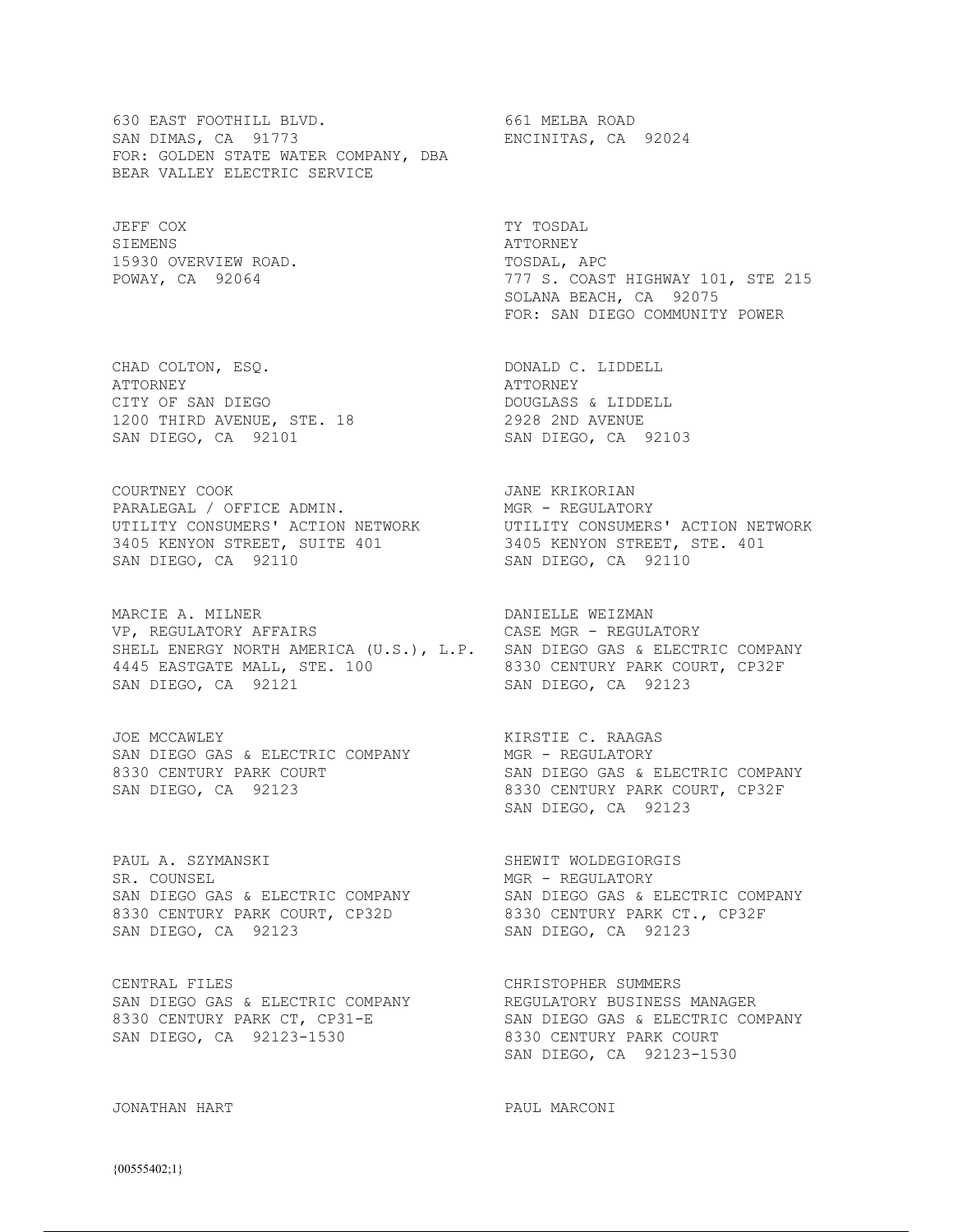MGR - VIRTUAL POWER PLANT DIRECTOR

RYAN M. BARON **JEFF MALIN** ATTORNEY APPLIED MEDICAL RESOURCES CORPORATION BEST BEST & KRIEGER LLP 22872 AVENIDA EMPRESA 18101 VON KARMAN AVE., SUITE 1000 RANCHO SANTA MARGARITA, CA 92688 IRVINE, CA 92612

JACK BROUWER BRIAN KIMBALL DIR. CENTRAL COAST COMMUNITY ENERGY UNIVERSITY OF CALIFORNIA IRVINE 70 GARDEN COURT, SUITE 300 NATIONAIL FUEL CELL RESEARCH CENTER MONTEREY, CA 93940 UNIVERSITY OF CALIFORNIA IRVINE, CA 92697-3550 FOR: NATIONAL FUEL CELL RESEARCH CENTER

STEPHEN KEEHN TED KO MGR - REGULATORY DIR - POLICY CENTRAL COAST COMMUNITY ENERGY STEM. INC. 70 GARDEN COURT, SUITE 300 EMAIL ONLY MONTEREY, CA 93940 EMAIL ONLY, CA 94030

ASIM TAHIR GOOGLE LLC MOUNTAIN VIEW, CA 94043 MOUNTAIN VIEW, CA 94043

JEREMY WAEN MATTHEW RUTHERFORD DIR - REGULATORY REGULATORY ANALYST PENINSULA CLEAN ENERGY AUTHORITY PENINSULA CLEAN ENERGY AUTHORITY 2075 WOODSIDE RD. 2075 WOODSIDE ROAD REDWOOD CITY, CA 94061 REDWOOD CITY, CA 94061

SUE MARA RACHEL KOSS CONSULTANT ATTORNEY

### UTILITY

EDITH MORENO SKY C. STANFIELD REGULATORY AFFAIRS **ALL AND ATTORNEY** 601 VAN NESS AVENUE SUITE 2090 396 HAYES STREET

EDF RENEWABLES, INC. THE REAR VALLEY ELECTRIC SERVICE, INC. 15445 INNOVATION DRIVE 42020 GRASTIN DRIVE / PO BOX 1547 SAN DIEGO, CA 92128 BIG BEAR LAKE, CA 92315

GOOGLE LLC **EXECUTE:** LEGAL DEPARTMENT / RE MATTERS 1600 AMPHITHEATER PARKWAY 1600 AMPHITHEATER PARKWAY

RTO ADVISORS, L.L.C. ADAMS BROADWELL JOSEPH & CARDOZO 164 SPRINGDALE WAY 601 GATEWAY BOULEVARD, SUITE 1000 REDWOOD CITY, CA 94062 SO SAN FRANCISCO, CA 94080 FOR: COALITION OF CALIFORNIA

### EMPLOYEES

SOUTHERN CALIFORNIA GAS COMPANY SHUTE, MIHALY & WEINBERGER, LLP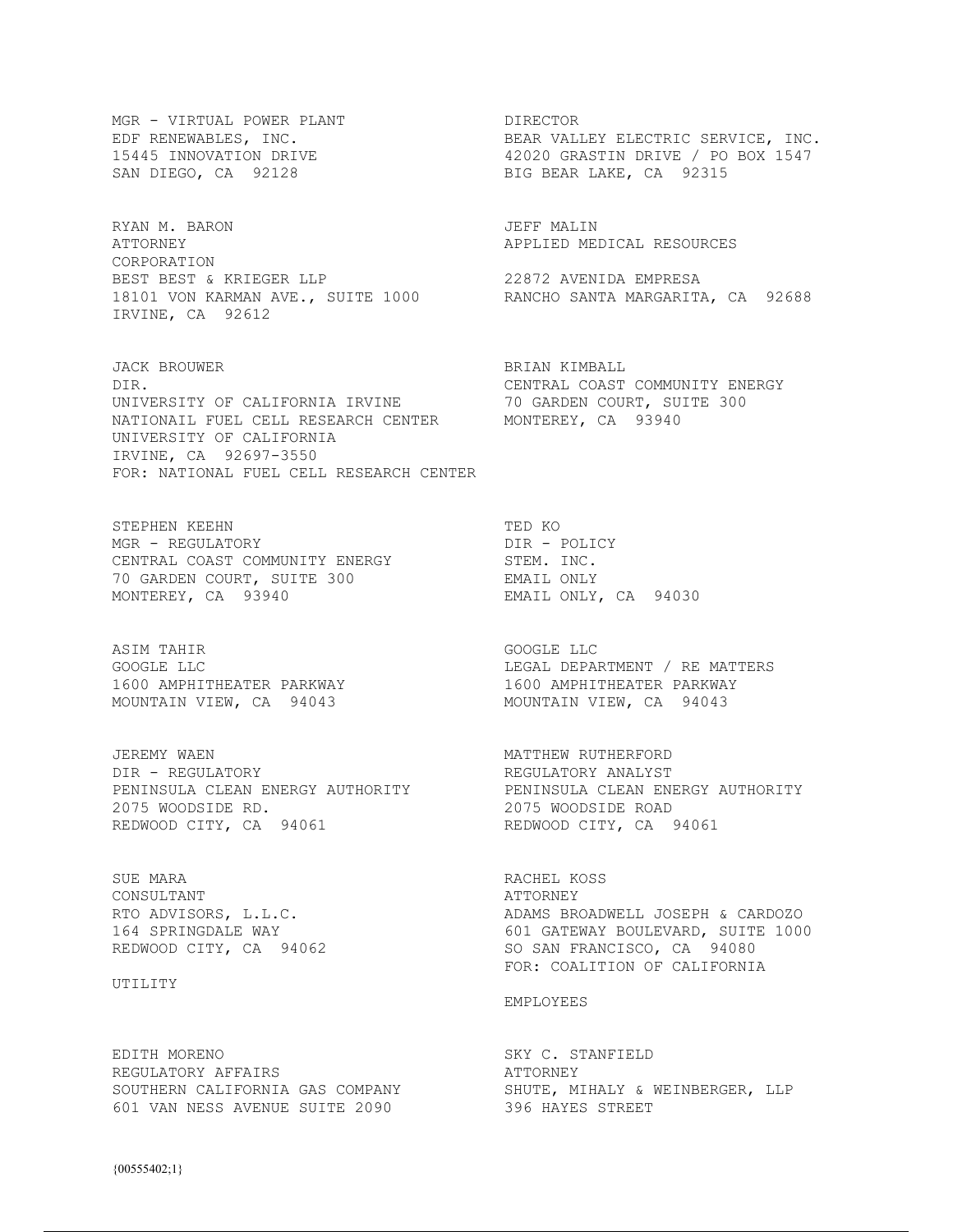ALAN SIEBUHR ANAND DURVASULA CALIF PUBLIC UTILITIES COMMISSION CALIF PUBLIC UTILITIES COMMISSION ELECTRICITY PRICING AND CUSTOMER PROGRAM PRESIDENT BATJER AREA ROOM 5130 505 VAN NESS AVENUE 505 VAN NESS AVENUE SAN FRANCISCO, CA 94102-3214 SAN FRANCISCO, CA 94102-3214

ANDREW DUGOWSON ARTHUR TSENG CALIF PUBLIC UTILITIES COMMISSION CALIF PUBLIC UTILITIES COMMISSION COMMISSIONER SHIROMA ENERGY INFRASTRUCTURE BRANCH AREA AREA 505 VAN NESS AVENUE 505 VAN NESS AVENUE SAN FRANCISCO, CA 94102-3214 SAN FRANCISCO, CA 94102-3214

CATHLEEN A. FOGEL CATHLEEN A. FOGEL ADMINISTRATIVE LAW JUDGE DIVISION ENERGY INFRASTRUCTURE BRANCH ROOM 5101 ROOM 4102 505 VAN NESS AVENUE 505 VAN NESS AVENUE

COLIN RIZZO DANIEL TUTT ADMINISTRATIVE LAW JUDGE DIVISION DISTRIBUTION PLANNING BRANCH ROOM 5042 AREA SAN FRANCISCO, CA 94102-3214

DAVID MATTHEWS ERICA PETROFSKY ENERGY INFRASTRUCTURE BRANCH ELECTRIC RATES, CUSTOMER GENERATION AND AREA AREA 505 VAN NESS AVENUE 505 VAN NESS AVENUE SAN FRANCISCO, CA 94102-3214 SAN FRANCISCO, CA 94102-3214

FOREST KASER<br>CALIF PUBLIC UTILITIES COMMISSION CALIF PUBLIC UTILITIES COMMISSION CALIF PUBLIC UTILITIES COMMISSION CALIF PUBLIC UTILITIES COMMISSION DISTRIBUTION PLANNING BRANCH LEGAL DIVISION ROOM 5219<br>505 VAN NESS AVENUE SAN FRANCISCO, CA 94102-3214

JEANNE MCKINNEY JESSICA TSE ADMINISTRATIVE LAW JUDGE DIVISION DISTRIBUTION PLANNING BRANCH ROOM 5015 AREA 505 VAN NESS AVENUE 505 VAN NESS AVENUE

SAN FRANCISCO, CA 94102 SAN FRANCISCO, CA 94102

CALIF PUBLIC UTILITIES COMMISSION CALIF PUBLIC UTILITIES COMMISSION SAN FRANCISCO, CA 94102-3214 SAN FRANCISCO, CA 94102-3214

CALIF PUBLIC UTILITIES COMMISSION CALIF PUBLIC UTILITIES COMMISSION 505 VAN NESS AVENUE<br>SAN FRANCISCO, CA 94102-3214

CALIF PUBLIC UTILITIES COMMISSION CALIF PUBLIC UTILITIES COMMISSION

505 VAN NESS AVENUE<br>SAN FRANCISCO, CA 94102-3214

CALIF PUBLIC UTILITIES COMMISSION CALIF PUBLIC UTILITIES COMMISSION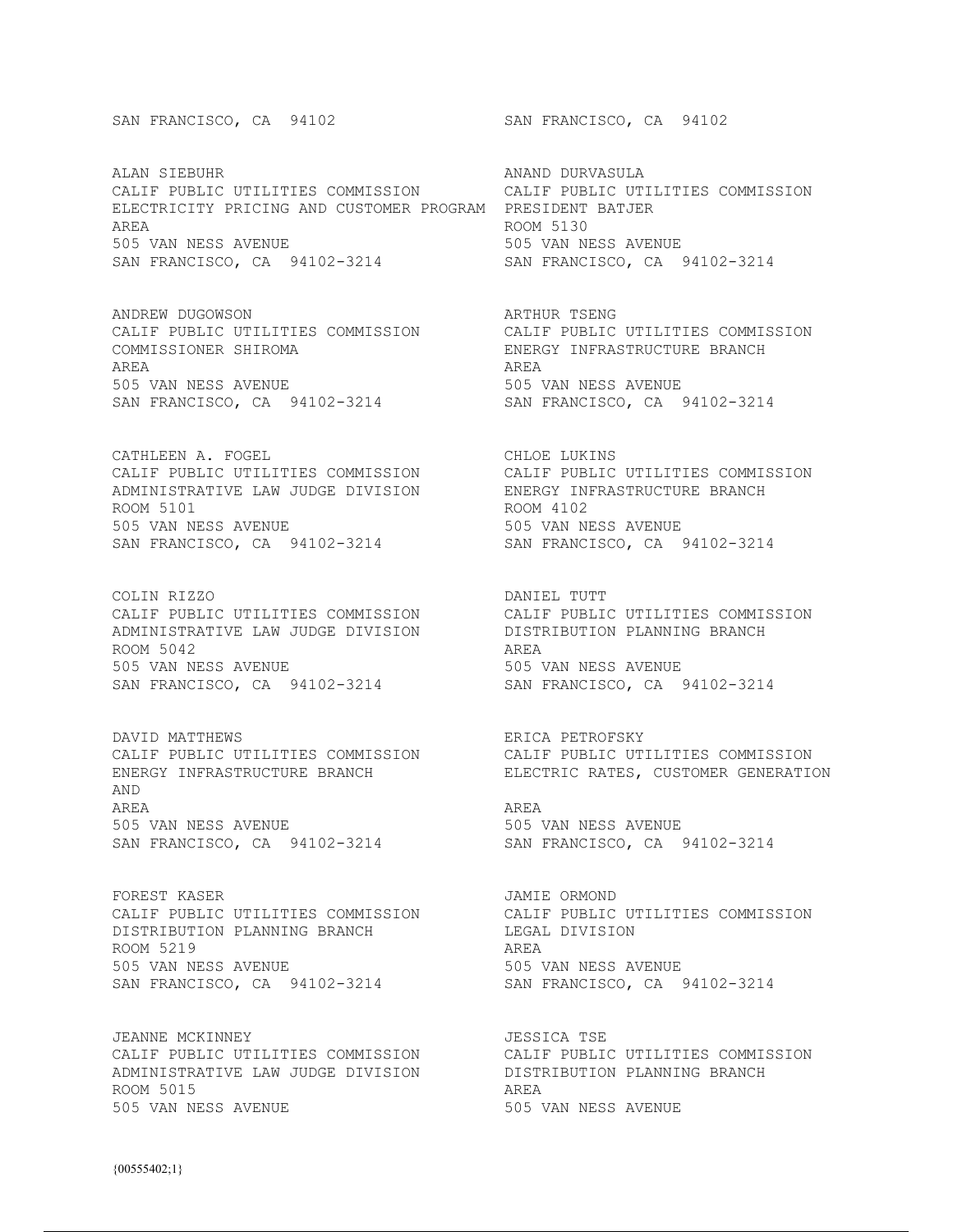JOYCE STEINGASS<br>
CALIF PUBLIC UTILITIES COMMISSION CALIF PUBLIC UTILITIES COMMISSION CALIF PUBLIC UTILITIES COMMISSION DISTRIBUTION PLANNING BRANCH ELECTRICITY PLANNING & POLICY BRANCH AREA AREA 505 VAN NESS AVENUE 505 VAN NESS AVENUE SAN FRANCISCO, CA 94102-3214 SAN FRANCISCO, CA 94102-3214

KAREN M. SHEA KRISTIN ROUNDS CALIF PUBLIC UTILITIES COMMISSION CALIF PUBLIC UTILITIES COMMISSION<br>ADMINISTRATION & BUDGET UNIT ENERGY INFRASTRUCTURE BRANCH ADMINISTRATION & BUDGET UNIT AREA 5-E AREA 505 VAN NESS AVENUE 505 VAN NESS AVENUE SAN FRANCISCO, CA 94102-3214 SAN FRANCISCO, CA 94102-3214

LEUWAM TESFAI **PAUL WORHACH** COMMISSIONER SHIROMA ELECTRICITY PLANNING & POLICY BRANCH ROOM 5137 AREA 505 VAN NESS AVENUE 505 VAN NESS AVENUE SAN FRANCISCO, CA 94102-3214 SAN FRANCISCO, CA 94102-3214

CALIF PUBLIC UTILITIES COMMISSION CALIF PUBLIC UTILITIES COMMISSION CALIF PUBLIC UTILITIES COMMISSION ENERGY INFRASTRUCTURE BRANCH ENERGY INFRASTRUCTURE BRANCH AREA AREA 505 VAN NESS AVENUE 505 VAN NESS AVENUE SAN FRANCISCO, CA 94102-3214 SAN FRANCISCO, CA 94102-3214

SANDY GOLDBERG SARAH R. THOMAS ROOM 5202 ROOM 5033 505 VAN NESS AVENUE 505 VAN NESS AVENUE SAN FRANCISCO, CA 94102-3214 SAN FRANCISCO, CA 94102-3214

SHANNON O'ROURKE SHOEMAKER SHOEMAKER PRESIDENT BATJER **ENERGY INFRASTRUCTURE BRANCH** AREA 4-A AREA 505 VAN NESS AVENUE 505 VAN NESS AVENUE SAN FRANCISCO, CA 94102-3214 SAN FRANCISCO, CA 94102-3214

SUSHIL JACOB SUZANNE CASAZZA CALIF PUBLIC UTILITIES COMMISSION CALIF PUBLIC UTILITIES COMMISSION LEGAL DIVISION COMMISSIONER HOUCK AREA AREA

SAN FRANCISCO, CA 94102-3214 SAN FRANCISCO, CA 94102-3214

CALIF PUBLIC UTILITIES COMMISSION CALIF PUBLIC UTILITIES COMMISSION

PHONG LY<br>
CALIF PUBLIC UTILITIES COMMISSION<br>
CALIF PUBLIC UTILITIES COMMISSION

CALIF PUBLIC UTILITIES COMMISSION CALIF PUBLIC UTILITIES COMMISSION COMMISSIONER RECHTSCHAFFEN ADMINISTRATIVE LAW JUDGE DIVISION

CALIF PUBLIC UTILITIES COMMISSION CALIF PUBLIC UTILITIES COMMISSION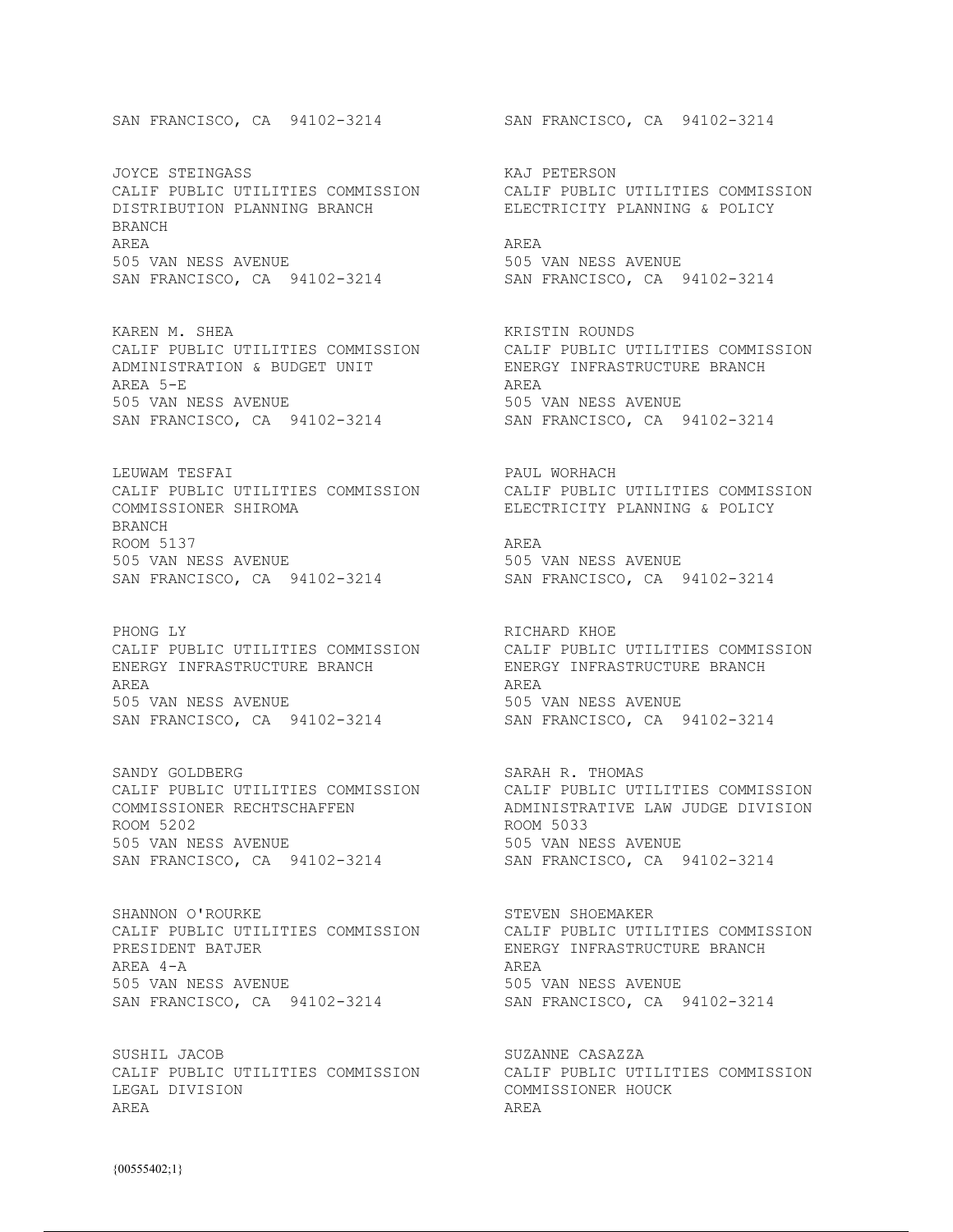505 VAN NESS AVENUE 505 VAN NESS AVENUE SAN FRANCISCO, CA 94102-3214 SAN FRANCISCO, CA 94102-3214

THOMAS ROBERTS TIM G. DREW CALIF PUBLIC UTILITIES COMMISSION CALIF PUBLIC UTILITIES COMMISSION ENERGY COST AND RETAIL CHOICE BRANCH ENERGY INFRASTRUCTURE BRANCH ROOM 4108 AREA 4-A 505 VAN NESS AVENUE 505 VAN NESS AVENUE SAN FRANCISCO, CA 94102-3214 SAN FRANCISCO, CA 94102-3214

TYLER HOLZSCHUH **ERIC BORDEN** CALIF PUBLIC UTILITIES COMMISSION ENERGY POLICY ANALYST<br>SAFETY BRANCH THE UTILITY REFORM NE AREA 785 MARKET STREET, STE. 1400 505 VAN NESS AVENUE SAN FRANCISCO, CA 94102-3214

JULIA KANTOR SHERIDAN PAUKER ATTORNEY ATTORNEY KEYES & FOX LLP KEYES & FOX LLP 580 CALIFORNIA STREET, 12TH FL. 580 CALIFORNIA ST., 12TH FL. SAN FRANCISCO, CA 94104 SAN FRANCISCO, CA 94104

ANDREW ACE CHARLES R. MIDDLEKAUFF PACIFIC GAS & ELECTRIC COMPANY **ATTORNEY** SAN FRANCISCO, CA 94105 77 BEALE STREET, B30A

505 HOWARD STREET, SUITE 1000 77 BEALE STREET SAN FRANCISCO, CA 94105 SAN FRANCISCO, CA 94105

JAMES W. MCTARNAGHAN MICHAEL CADE PERKINS COIE LLP BUCHALTER, A PROFESSIONAL CORPORATION 505 HOWARD STREET, STE. 1000 55 SECOND STREET, SUITE 1700 SAN FRANCISCO, CA 94105 SAN FRANCISCO, CA 94105

MONICA ASTRID SCHWEBS **EXAMPLE SERVICE SCHWEBS** ATTORNEY ATTORNEY AT LAW MORGAN LEWIS & BOCKINS LLP MORGAN, LEWIS & BOCKIUS LLP ONE MARKET, SPEAR STREET TOWER ONE MARKET, SPEAR STREET TOWER SAN FRANCISCO, CA 94105 SAN FRANCISCO, CA 94105

STEPHANIE PHILLIPS F. JACKSON STODDARD WILSON, SONSINI, GOODRICH, AND ROSATI ATTORNEY

THE UTILITY REFORM NETWORK

77 BEALE STREET **PACIFIC GAS AND ELECTRIC COMPANY** SAN FRANCISCO, CA 94105

CHRISTIAN W. TERMYN ELECTRIC OPERATIONS COMMITMEN PERKINS COIE LLP **PACIFIC GAS AND ELECTRIC COMPANY** 

ATTORNEY ANALYST - ENERGY & NAT'L RESOURCES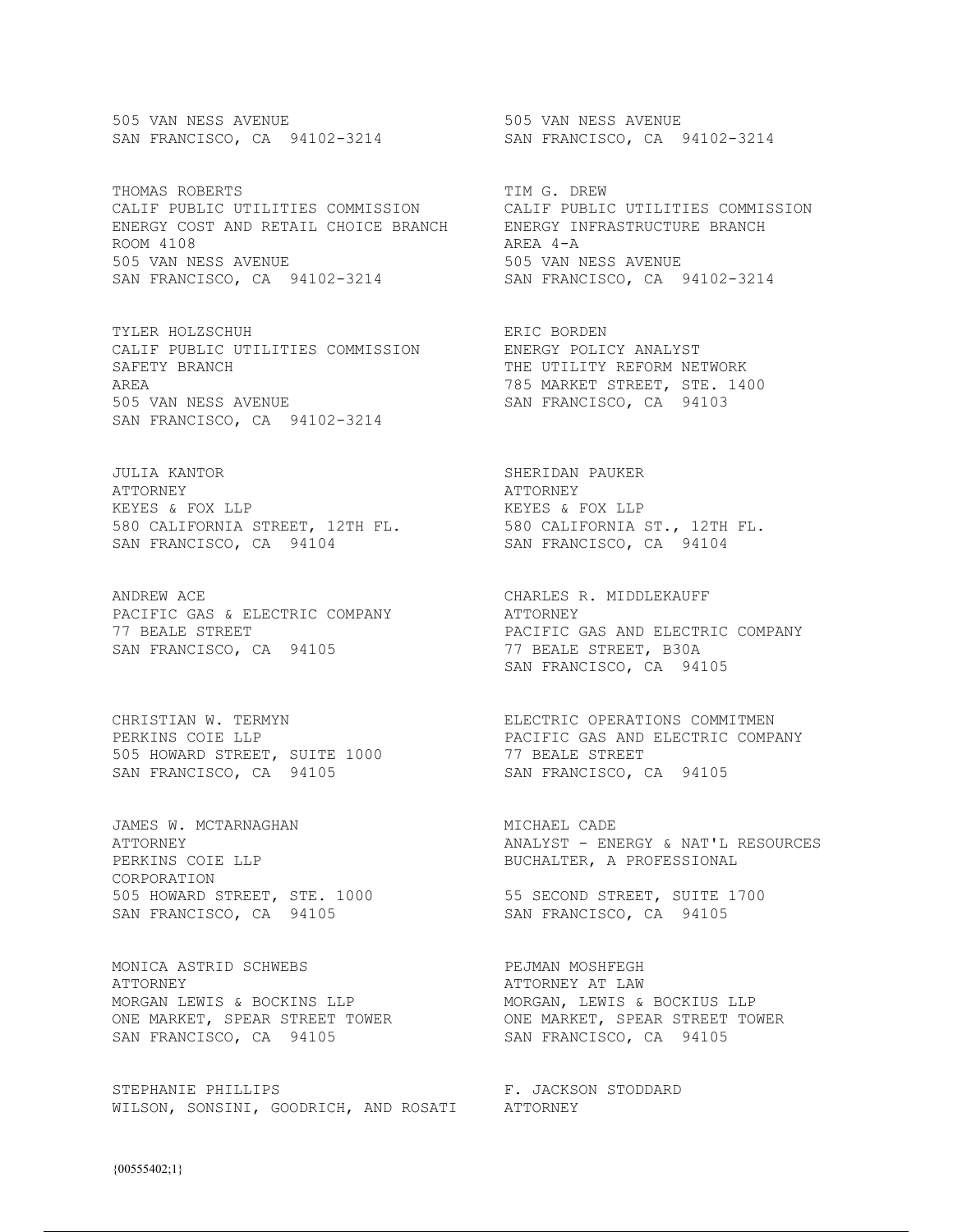ONE MARKET STREET, SUITE 1900 MORGAN LEWIS & BOCKIUS, LLP

ANDY UMANA JOSH MATHISEN DIRECTOR Â $\epsilon$ <sup>w</sup> legal counsel **being the community** dir - regulatory AT&T SERVICE, INC. AT&T SERVICES, INC. 430 BUSH STREET, STE 6043 430 BUSH STREET, 5TH FL. SAN FRANCISCO, CA 94108 SAN FRANCISCO, CA 94108

STEVEN BERENBAUM **DAVID** WIESNER AREA MANAGER DW ASSOCIATES 430 BUSH STREET, 5TH FLOOR SAN FRANCISCO, CA 94109 SAN FRANCISCO, CA 94108

MEGHAN DEWEY **BRIAN T. CRAGG** PACIFIC GAS AND ELECTRIC GAS AND ATTORNEY<br>245 MARKET STREET (GOODIN, N

DAVID HUANG DAVID SIDDIQUI ATTORNEY CONSERVATION CONSERVATIONS ORACLE A SUMMER DAVIS WRIGHT TREMAINE LLP 475 SANSOME ST 11TH FLOOR 505 MONTGOMERY STREET, SUITE 800 SAN FRANCISCO, CA 94111 SAN FRANCISCO, CA 94111

TAHIYA SULTAN ALLIE DETRIO ATTORNEY CHIEF STRATEGIST DAVIS WRIGHT TREMAINE LLP **REIMAGINE POWER** 505 MONTGOMERY STREET, STE. 800 77 SALA TERRACE SAN FRANCISCO, CA 94111 SAN FRANCISCO, CA 94112 FOR: EMERA TECHNOLOGIES LLC

NICK DETRIO SARA STECK MYERS POLICY ANALYST CONTROLL TO THE POLICY AND ATTORNEY AT LAW REIMAGINE POWER 77 SALA TERRACE 122 - 28TH AVENUE

RITA LIOTTA **ERIK B. JACOBSON** FEDERAL EXECUTIVE AGENCIES DIR - REGULATORY RELATIONS SAN FRANCISCO, CA 94130 77 BEALE ST., MC B23A / PO BOX 770000

### COMPANY

SAN FRANCISCO, CA 94105 **ONE MARKET, SPEAR STREET TOWER** FOR: CONCENTRIC POWER INC. SAN FRANCISCO, CA 94105-1126

AT&T SERVICES, INC. 1865 BUSH STREET SUITE 201

GOODIN, MACBRIDE, SQUERI & DAY, LLP<br>505 SANSOME STREET, SUITE 900 SAN FRANCISCO, CA 94109 505 SANSOME STREET, SUITE 900 SAN FRANCISCO, CA 94111

LAW OFFICES OF SARA STECK MYERS SAN FRANCISCO, CA 94112 SAN FRANCISCO, CA 94121 FOR: ENEL X NORTH AMERICA, INC.

1 AVENUE OF THE PALMS, STE. 161 PACIFIC GAS AND ELECTRIC COMPANY

 SAN FRANCISCO, CA 94177 FOR: PACIFIC GAS AND ELECTRIC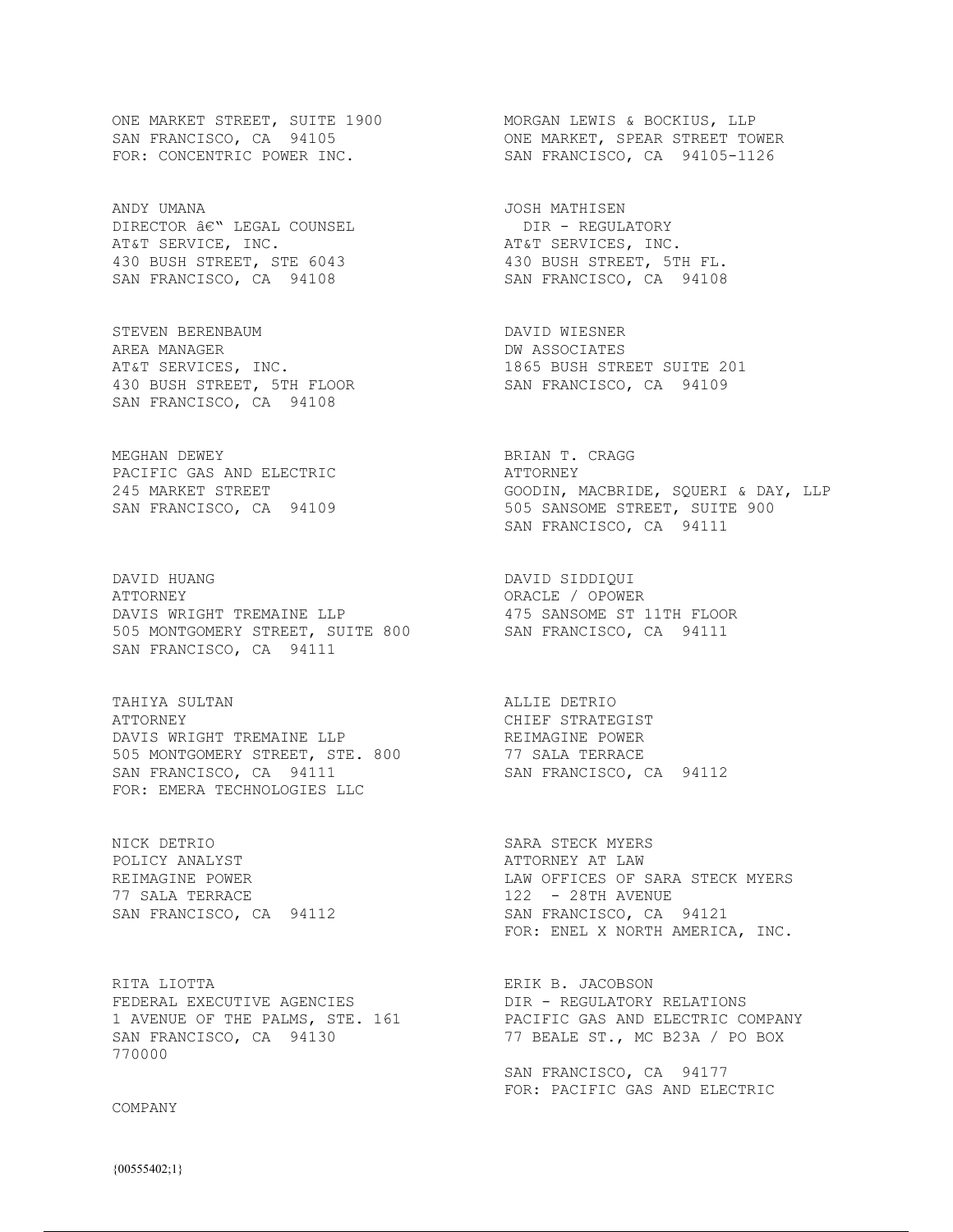MATTHEW PLUMMER **EXECUTES EXECUTES A** PETRA BRUGGISSER REGULATORY AFFAIRS **Example 20 SECULATORY AREGULATORY** AFFAIRS PACIFIC GAS AND ELECTRIC COMPANY COUNTY OF SONOMA PO BOX 770000; MC B23A 575 ADMINISTRATION DRIVE, ROOM 105-A SAN FRANCISCO, CA 94177 SANTA ROSA, CA 94503

JEFFREY BRAX THOMAS ZELENY COUNTY COUNSEL CHIEF DEPUTY COUNTY COUNSEL OFFICE OF THE NAPA COUNTY COUNSEL OFFICE OF THE NAPA COUNTY COUNSEL 1195 THIRD STREET, SUITE 301 1195 THIRD STREET, SUITE 301 NAPA, CA 94559 NAPA, CA 94559

PETERSON POWER SYSTEMS, INC. 2828 TEAGARDEN STREET 6111 BOLLINGER CANYON ROAD SAN LEANDRO, CA 94577 SAN RAMON, CA 94583

MATTHEW BARMACK **ALICE L. HARRON** DIR - MKT & REGULATORY CEO CALPINE CORPORATION **EXECUTABLE 10** HARRON, LLC 3003 OAK ROAD, STE. 400 4016 EVERETT AVE. WALNUT CREEK, CA 94597 OAKLAND, CA 94602

MGR - POLICY & BUS. DEVELOP GRID ALTERNATIVES GRID ALTERNATIVES 1171 OCEAN AVE SUITE 200 1171 OCEAN AVE. SUITE 200 OAKLAND, CA 94608 OAKLAND, CA 94608

BRIAN KOOIMAN LEON M. BLOOMFIELD ANALYST ATTORNEY 610 16TH STREET, SUITE M20 OAKLAND, CA 94612 OAKLAND, CA 94612

REBECCA DAVIS SAMANTHA WEAVER LOZEAU DRURY LLP PRINCIPAL REGULATORY ANALYST 1939 HARRISON ST., SUITE 150 EAST BAY COMMUNITY ENERGY

SEAN P. BEATTY LES GULIASI CRUZ

GREG LAMBERG<br>
PETERSON POWER SYSTEMS, INC.<br>
PACIFIC GAS AND ELECTRIC COMPANY

STEVE CAMPBELL ZAINAB BADI

OHM CONNECT, INC.<br>
610 16TH STREET, SUITE M20 1901 HARRISON ST., STE. 1620

OAKLAND, CA 94612 1999 HARRISON STREET, STE. 800 OAKLAND, CA 94612 FOR: EAST BAY COMMUNITY ENERGY

PARTNER **PARTNER EXAMPLE 2018 THE UNIVERSITY OF CALIFORNIA, SANTA** 

BRB LAW LLP 720 WILDCAT CANYON ROAD BERKELEY, CA 94708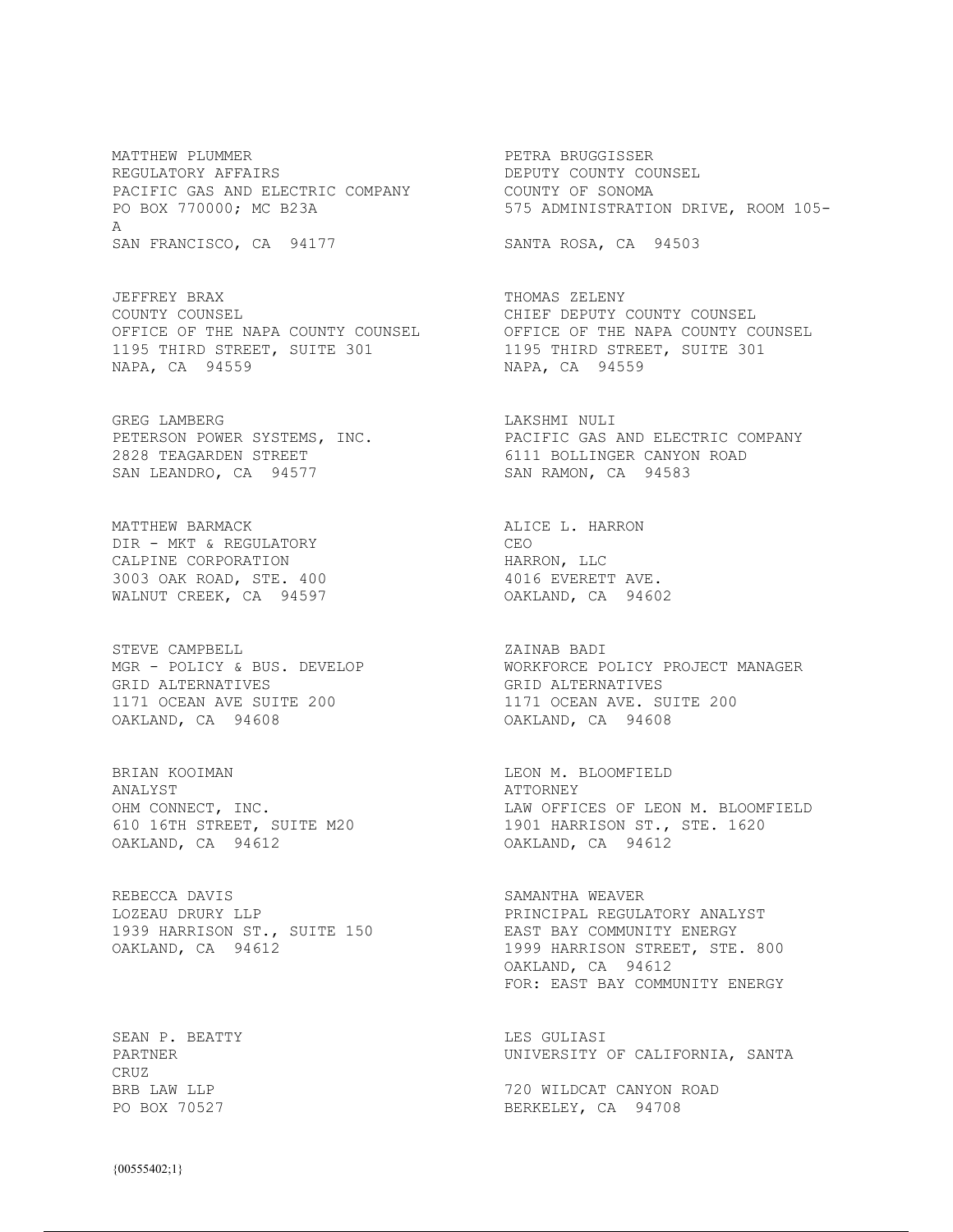## OAKLAND, CA 94612

JEAN WOO TOM BEACH CUSTOM POWER SOLAR PRINCIPAL 1442A WALNUT STREET, NO. 368 CROSSBORDER ENERGY

ALYSSA CHEUNG LEO STEINMETZ UC BERKELEY ENVIRONMENTAL LAW CLINIC BERKELEY LAW ENVIRONMENTAL LAW CLINIC 353 BOALT HALL 353 LAW BUILDING<br>BERKELEY, CA 94720 BERKELEY, CA 94720 BERKELEY, CA 94720

SARAE SNYDER CLAUDIA POLSKY BERKELEY LAW ENVIRONMENTAL LAW CLINIC ASSIST. CLINICAL PROF. OF LAW & DIRECTOR 353 BOALT HALL ENVIRONMENTAL LAW CLINIC BERKELEY, CA 94720 UC BERKELEY LAW

TAM HUNT **BRIAN E. WASHINGTON** CONSULTING ATTORNEY COUNTY COUNSEL COMMUNITY RENEWABLE SOLUTIONS, LLC COUNTY OF MARIN 2247 SHATTUCK AVE. 3501 CIVIC CENTER DRIVE, RM 275 BERKELEY, CA 94740 SAN RAFAEL, CA 94903 FOR: GREEN POWER INSTITUTE

PHILLIP MULLER SANTA CAMERON NARI CAMERON PRESIDENT ALCANTAR LAW GROUP ACCOMPTERS SUBSERVES SUBSERVES SUBSERVES SUBSERVES SUBSERVES THEORON, CA 94920 SAN RAFAEL, CA 94903

JOHN NIMMONS, J.D. KEITH WHITE PRESIDENT  $\blacksquare$ JOHN NIMMONS & ASSOCIATES, INC. 312 KELLER STREET 175 ELINOR AVE., STE.G PETALUMA, CA 94952 MILL VALLEY, CA 94941

KENNETH SAHM WHITE **KENNETH SAHM WHITE SAHM WHITE** ENERGY CONSULTANT SANTA CRUZ, CA 95060

ANGELA LIPANOVICH ELISA TOLENTINO

BERKELEY, CA 94709 2560 NINTH STREET, SUITE 213A BERKELEY, CA 94710 434 NORTH ADDITION BERKELEY, CA 94720-7200

1 BLACKFIELD DRIVE, STE. 135

ENERGY CONSULTANT ENERGY CONSULTANT 507 CAIFORNIA AVE 507 CALIFORNIA AVE

ATTORNEY SR. DEPUTY CITY ATTORNEY ESTRIATUS LAW CITY OF SAN JOSE'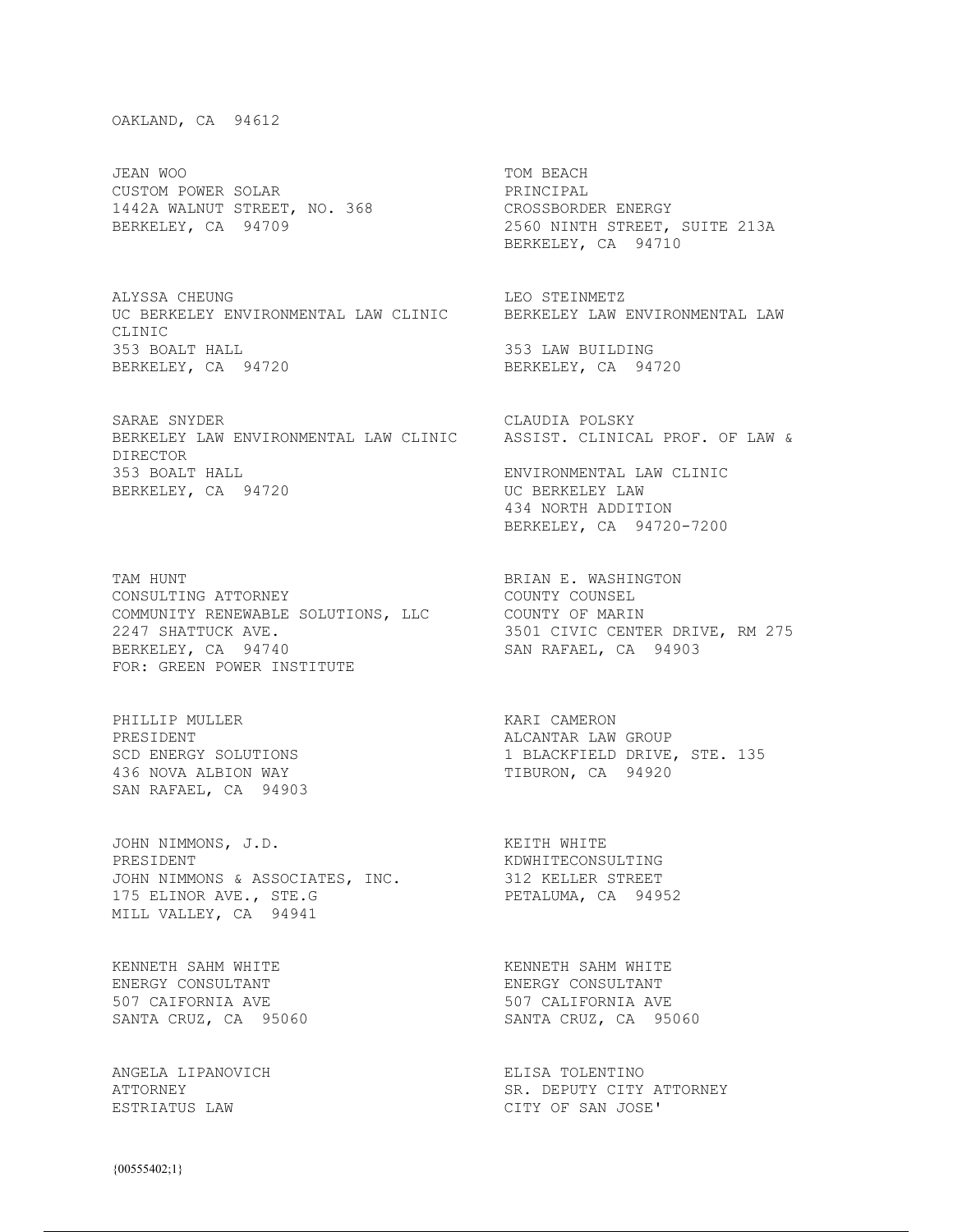2222 EAST CLIFF DRIVE, SUITE 220 OFFICE OF THE CITY ATTORNEY FL.

YUE-HAN CHOW KARI SMITH POLICY CITY OF SAN JOSE SAN JOSE CLEAN ENERGY 200 E. SANTA CLARA STREET, 16TH FL 200 EAST SANTA CLARA ST., 14TH FL. SAN JOSE, CA 95113 SAN JOSE, CA 95113-1905 FOR: CITY OF SAN JOSE TOR: CITY OF SAN JOSE

C. SUSIE BERLIN IABBIE LAUGTUG ATTORNEY AT LAW **Example 2018** POLICY MANAGER LAW OFFICES OF SUSIE BERLIN BLOOM ENERGY 1346 THE ALAMEDA, SUITE 7 - 141 4353 N 1ST ST, PO BOX 3785 SAN JOSE, CA 95126 SAN JOSE, CA 95134

CORY O'DONNELL **GALLACH CORY O'DONNELL** CHIEF DEPUTY COUNTY COUNSEL **ATTORNEY** OFFICE OF THE SONOMA COUNTY COUNSEL LAW OFFICE OF JOSEPH F. WIEDMAN 575 ADMINISTRATION DRIVE, SUITE 105A 115 BROAD ST., STE. 157 SANTA ROSA, CA 95403 CLOVERDALE, CA 95425

JAMES H. CALDWELL, JR. AISHA CISSNA 1650 E NAPA STREET MGR - REGULATORY

DANA BOUDREAU **RICHARD ENGEL** REDWOOD COAST ENERGY AUTHORITY DIR - POWER RESOURCES 633 3RD ST REDWOOD COAST ENERGY AUTHORITY EUREKA, CA 95501 633 3RD STREET

LORENZO KRISTOV, PH.D. DELPHINE HOU CORP<br>PO BOX 927 PO BOX 927 250 OUTCROPPING WAY<br>
DAVIS, CA 95617 250 250 2630 2630 FOR: VOTE SOLAR

DEVIN HAGAN ERIK LAGERQUIST ORP CORPORATION CALIFORNIA INDEPENDENT SYSTEM OPERATOR C CALIFORNIA INDEPENDENT SYSTEM OPERATOR C

SANTA CRUZ, CA 95062 200 EAST SANTA CLARA STREET, 16TH

SAN JOSÉ, CA 95113 FOR: CITY OF SAN JOSE

DIV. MGR. - REG. & LEGISLATIVE

FOR: BLOOM ENERGY CORPORATION

SONOMA, CA 95476 REDWOOD COAST ENERGY AUTHORITY 633 THIRD STREET EUREKA, CA 95501

EUREKA, CA 95501

CONSULTANT CA. INDEPENDENT SYSTEMS OPERATOR

FOLSOM, CA 95630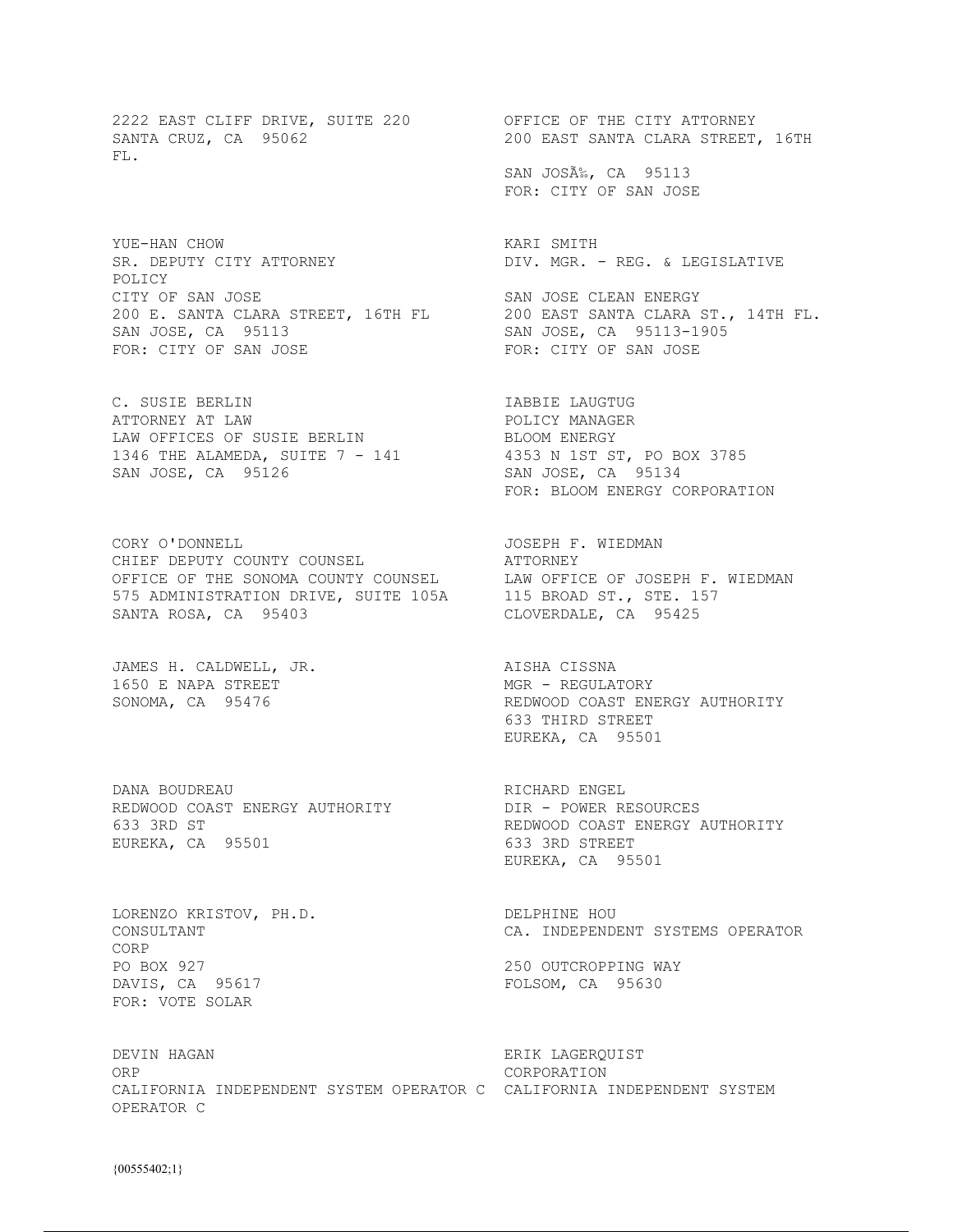{00555402;1}

FOLSOM, CA 95630 FOLSOM, CA 95630

JASMIE GUAN JILL POWERS OPERATOR 250 OUTCROPPING WAY 250 OUTCROPPING WAY 250 OUTCROPPING WAY 250 OUTCROPPING WAY

JORDAN PINJUV LEGAL REGULATORY DEPT. SR. COUNSEL CALIFORNIA INDEPENDENT SYSTEM OPERATOR CALIFORNIA INDEPENDENT SYSTEM OPERATOR 250 OUTCROPPING WAY<br>250 OUTCROPPING WAY FOLSOM, CA 95630 250 OUTCROPPING WAY FOLSOM, CA 95630

PETER KLAUER CAROLYN KEHREIN CALIFORNIA INDEPENDENT SYSTEM OPERATOR ENERGY MANAGEMENT SERVICES 250 OUTCROPPING WAY  $2602$  CELEBRATION WAY FOLSOM, CA 95776

GRANT MCDANIEL **GREGORY CONTRERAS** WELLHEAD ELECTRIC COMPANY, INC. WELLHEAD ELECTRIC COMPANY, INC. 650 BERCUT DR., STE. C 650 BERCUT DR. SUITE C SACRAMENTO, CA 95811 SACRAMENTO, CA 95811

AUDRA HARTMANN BRAD HEAVNER PRINCIPAL POLICY DIR ASSOCIATION ASSOCIATION<br>925 L STREET, SUITE 220 1107 9TH ST., SUITE 820<br>SACRAMENTO, CA 95814 5ACRMENTO, CA 95814 SACRAMENTO, CA 95814

CARLEIGH OSEN COLBY BERMEL POLICY ANALYST **POLICY POLICY** CEERT CEERT CEERT ALL CEERT STE 150 1100 11TH STREET, SUITE 311 SACRAMENTO, CA 95814 SACRAMENTO, CA 95814 FOR: CENTER FOR ENERGY EFFICIENCY AND RENEWABLE TECHNOLOGIES

DARCIE HOUCK DAVID ERNE CHIEF COUNSEL SUPERVISOR - ENERGY SYSTEMS RESEARCH CALIFORNIA ENERGY COMMISSION CALIFORNIA ENERGY COMMISSION 1516 9TH STREET, MS-14 1516 9TH STREET SACRAMENTO, CA 95814 SACRAMENTO, CA 95814 FOR: CALIFORNIA ENERGY COMMISSION

250 CROPPING WAY 250 0UTCROPPING WAY

CALIFORNIA ISO CALIFORNIA INDEPENDENT SYSTEM

FOLSOM, CA 95630

WOODLAND, CA 95776 FOR: ENERGY USERS FORUM

SMITH, WATTS & HARTMANN **Example 20 CALIFORNIA SOLAR & STORAGE**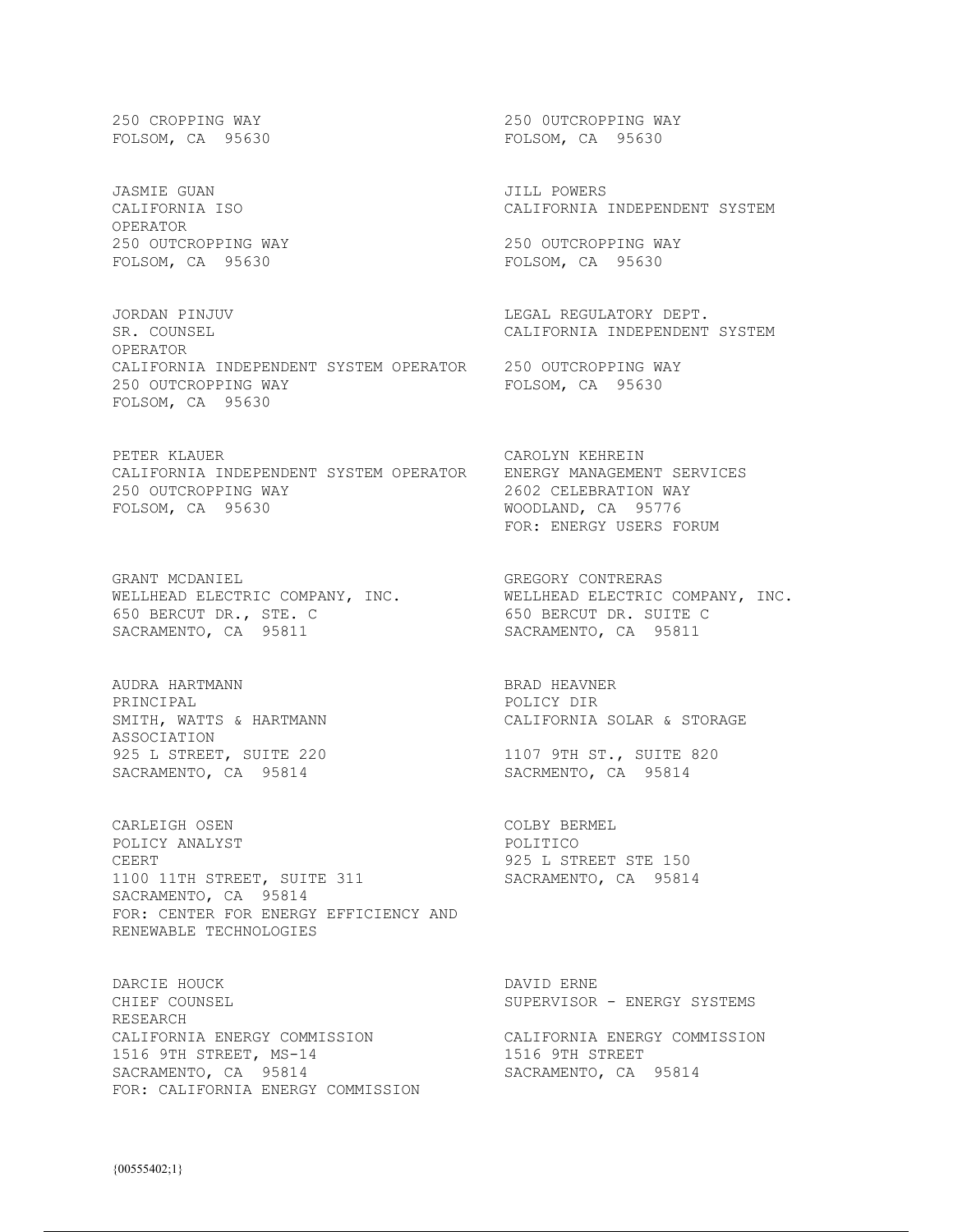DAVID PEFFER JOSEPH OMOLETSKI ATTORNEY ASSOC. ENERGY SPECIALIST BRAUN BLAISING SMITH WYNNE, P.C. CALIFORNIA ENERGY COMMISSION 915 L STREET, SUITE 1480 1516 NINTH STREET, MS-45 SACRAMENTO, CA 95814 SACRAMENTO, CA 95814 FOR: REDWOOD COAST AIRPORT MICROGRID PARTIES: REDWOOD COAST ENERGY AUTHORITY AND SCHATZ ENERGY RESEARCH CENTER

LE-QUYEN NGUYEN MARISSA NAVA 1516 NINTH STREET 915 L STREET, STE 1480 SACRAMENTO, CA 95814 SACRAMENTO, CA 95814

PATRICK SAXTON **ROBERT PETERSON** DISTRIBUTION PLANNING BRANCH CEQA AND FERC BRANCH 300 Capitol Mall 300 Capitol Mall Sacramento, CA 95814 Sacramento, CA 95814

SARINA SOOR SARINA SOOR SCOTT BLAISING LOCAL GOV'T SUSTAINABLE ENERGY COALITION ATTORNEY AT LAW 980 9TH ST. SUITE 1700 BRAUN BLAISING SMITH & WYNNE. P.C. SACRAMENTO, CA 95814 915 STREET, STE. 1480

TERRA WEEKS **CHRISTIAN D. BRIGGS** CALIFORNIA ENERGY COMMISSION ATTORNEY LLP<br>SACRAMENTO, CA 95814

JEFFREY HARRIS LYNN HAUG ELLISON SCHNEIDER HARRIS & DONLAN LLP ATTORNEY 2600 CAPITOL AVENUE, SUITE 400 ELLISON SCHNEIDER HARRIS & DONLAN LLP SACRAMENTO, CA 95816 2600 CAPITOL AVENUE, SUITE 400

RONALD LIEBERT **ANDREW B. BROWN** ATTORNEY AT LAW ATTORNEY AT LAW ELLISON SCHNEIDER HARRIS & DONLAN LLP LLP 2600 CAPITOL AVENUE, STE. 400 2600 CAPITOL AVENUE, SUITE 400 SACRAMENTO, CA 95816 SACRAMENTO, CA 95816-5931

BRIAN S. BIERING JAMES H. FRASHER

CALIFORNIA ENERGY COMMISSION BRAUN BLAISING SMITH WYNNE, PC

CALIF PUBLIC UTILITIES COMMISSION CALIF PUBLIC UTILITIES COMMISSION

SACRAMENTO, CA 95814

1516 9TH STREET ELLISON SCHNEIDER HARRIS & DONLAN

2600 CAPITOL AVENUE, SUITE 400 SACRAMENTO, CA 95816

SACRAMENTO, CA 95816

ATTORNEY SR. STRATEGIC BUS. PLANNER, ESR&D